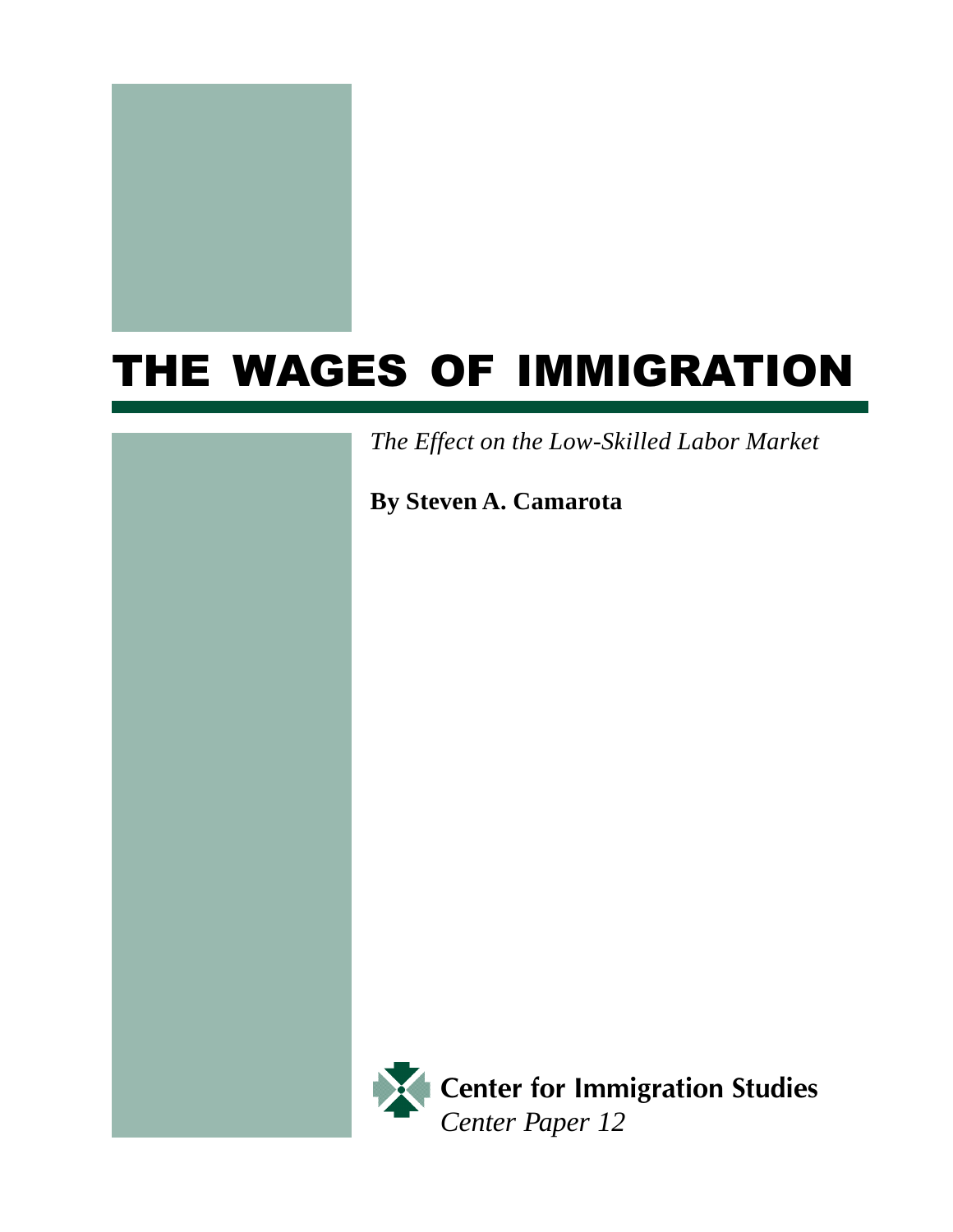# THE WAGES OF IMMIGRATION

*The Effect on the Low-Skilled Labor Market*

*By Steven A. Camarota*

*About the Author: Steven Camarota received his Ph.D. in policy analysis from the University of Virgnia. He is Resident Scholar at the Center for Immigration Studies and holder of the Center's 1997-1998 Fellowship in Immigration Studies, made possible by a grant from the Henry Luce Foundation, Inc.*

January 1998

*Center for Immigration Studies* 1522 K Street N.W., Suite 820, Washington, DC 20005-1202 (202) 466-8185 • fax (202) 466-8076 • center@cis.org

Produced by Einat Sandman

ISBN 1-881290-09-3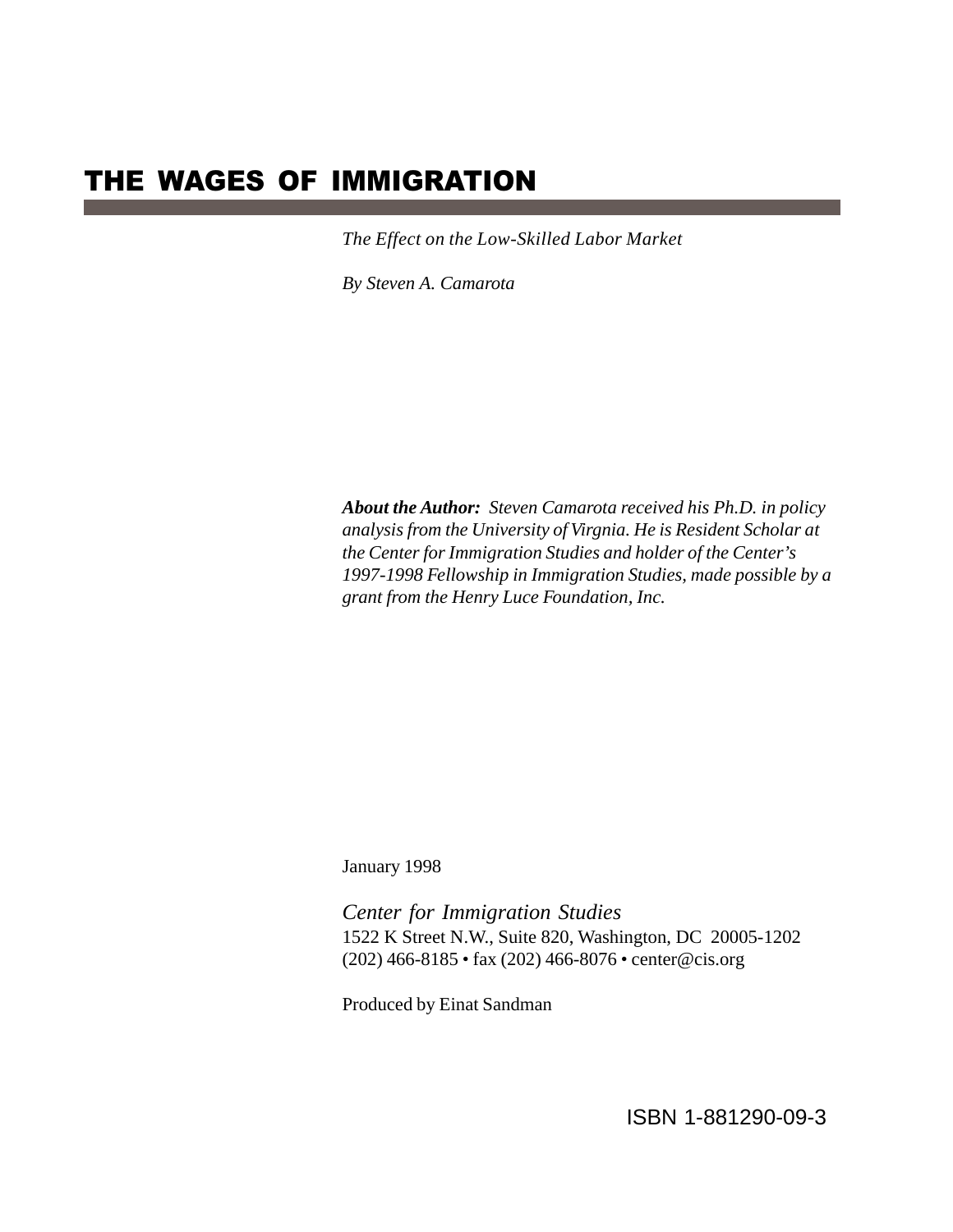(This research also appears in the summer issue of the academic journal *Social Science Quarterly* and is a chapter in a forthcoming book on the globalization of the economy published by the Council on Foreign Relations.)

 The United States is currently experiencing the largest sustained wave of immigration in its history, with 1.2 million legal and illegal aliens now arriving each year. This influx has caused the foreign-born share of the population to nearly double from 4.8 percent in 1970 to 9.3 percent by 1996. Large-scale migration of this kind has important implications for the social, political, and economic conditions in the United States. While other areas are clearly important, this study focuses on the labor market consequences of immigration. With over 14 million immigrants holding jobs in the United States, the effects of immigration on the U.S. labor market is one of the most important and hotly debated issues surrounding contemporary immigration policy.

 Because immigration increases the supply of labor, it is often suggested that it will reduce wages or make jobs more scarce for natives. Job competition between immigrants and natives is thought to be especially fierce at the bottom of the labor market because so many immigrants are employed in the low-skilled/ low-wage segments of the economy. However, research that has attempted to measure such effects empirically has often come to contrary and conflicting conclusions. Studies done in the 1980s and early 1990s, which compared cities with different proportions of immigrants, generally found little effect from immigration. However, these studies have been widely criticized because they are based on the assumption that the labor market effects of immigration are confined to those cities where immigrants reside. As a recent report by the National Academy of Sciences concludes:

 "Local labor markets in the United States are certainly not completely closed economies. Labor, capital, and goods flow across localities and in doing so tend to equalize the price of labor (the wage rate). As long as native workers and firms respond to the entry of immigrants by moving to areas offering better opportunities, there may be no reason to expect much of a correlation between the wages of natives and the presences of immigrants" (Edmonston and Smith 225-226).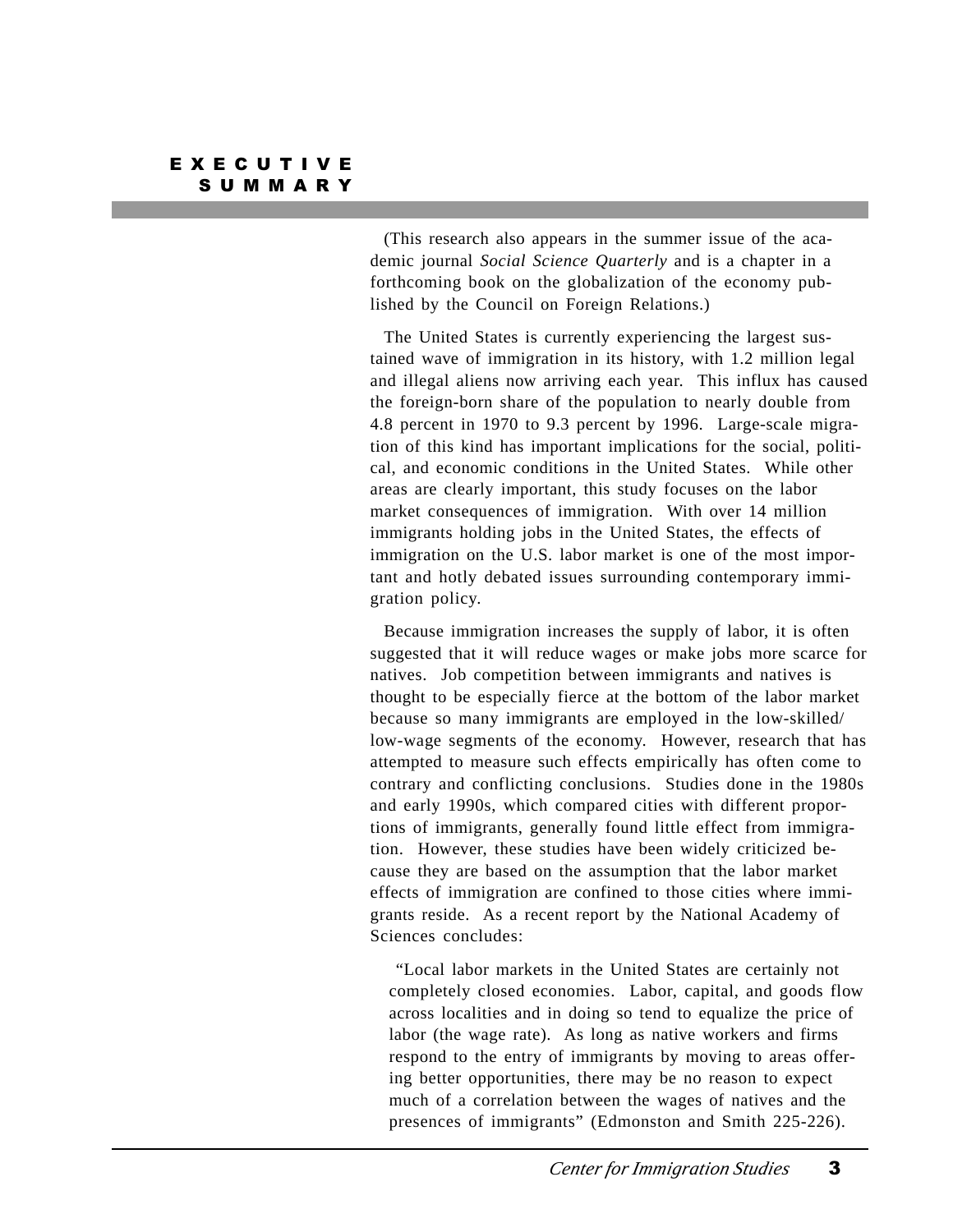Therefore, the movement of labor, capital and goods between cities in the United States spreads the effects of immigration from the areas with large immigrant populations to the rest of the country.

One way researchers have attempted to deal with the problems

 *The study seeks to determine whether there is a relationship between the concentration of immigrants in an occupation and the wages of natives in the same occupation.*

associated with cross-city comparisons is to estimate the increase in the supply of labor in one skill category relative to other skill categories brought about by immigration nationally. The wage consequences of immigration are then calcu-

lated based on an existing body of literature that has examined the wage effects of changes in the ratio of skilled to unskilled workers. Estimates derived from this method reveal significant negative effects on the wages of unskilled workers. However, this approach is also problematic because the consequences of immigration are not measured directly, but rather are only inferred from immigrant-induced changes in the relative supply of labor.

 Given the problems found in much of the previous work in this field, the Center for Immigration Studies has undertaken research which attempts to avoid the problems in the existing literature. The study done here relies on data from the Current Population Survey, a "mini-census" conducted each month. Adjustments are made to the data to correct for the undercount of illegal aliens. The immigration variable is created by calculating the percentage of foreign-born persons in each of the Census Bureau's occupational categories. This variable is used to measure the amount of variation in the wages of natives that is due to differences in the immigrant composition of each individual's occupation. In other words, the study seeks to determine whether there is a relationship between the concentration of immigrants in an occupation and the wages of natives in the same occupation.

 The study employs a log-linear regression model with native workers as the unit of analysis. In addition to the immigrant composition of each occupation, 12 control variables are included in the regression equation. These include occupationallevel attributes such as the level of unionization and the skill level of each individual's occupation, as well as individual level characteristics such as age, sex, education, and race. By treating the entire nation as one labor market and comparing the effects of immigration across occupations, this approach avoids many of the problems associated with cross-city comparison. Additionally, this method measures the effects of immigration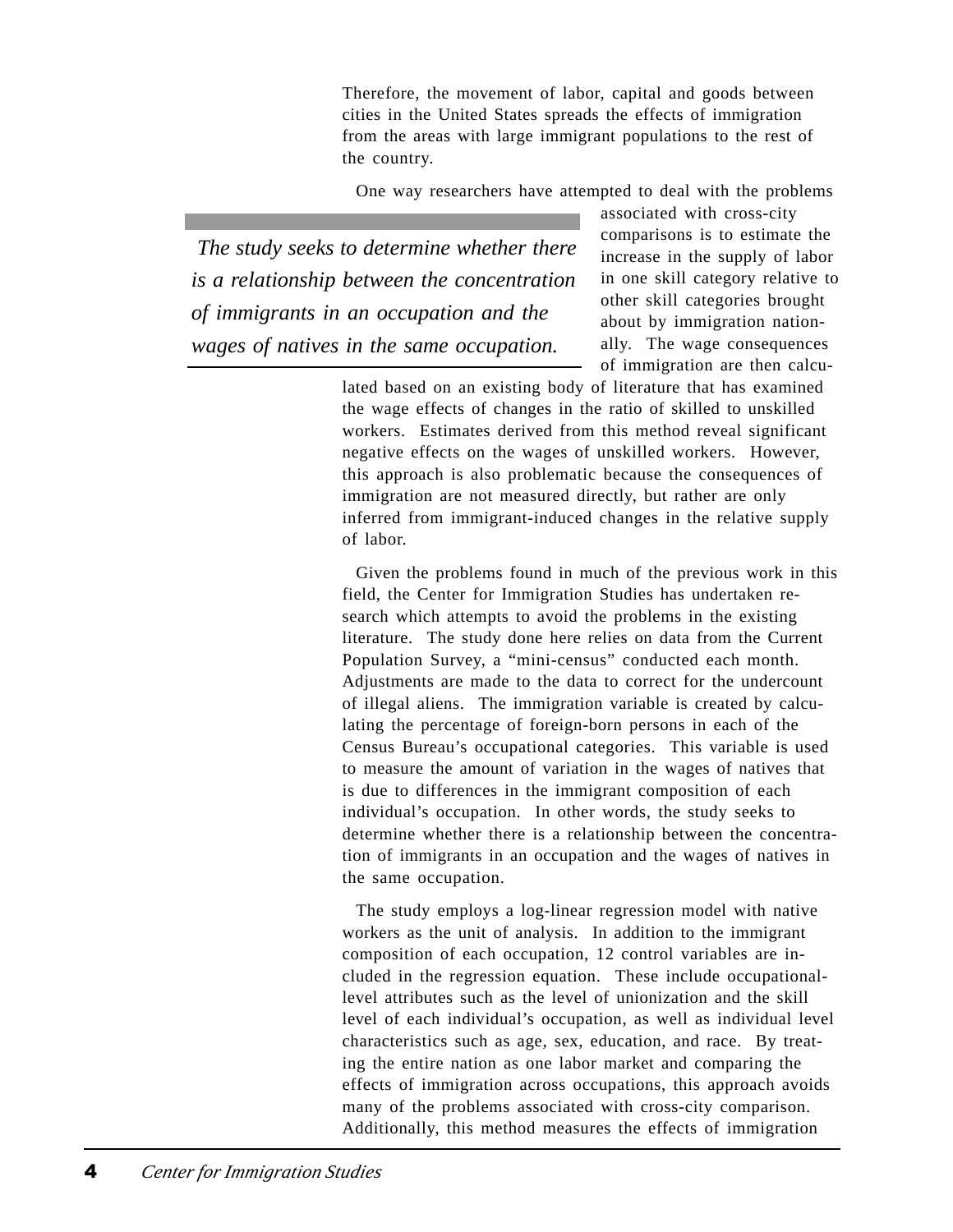directly by comparing the actual wages of natives with different proportions of immigrants in their occupation, instead of inferring the effects of immigration based on changes in the relative supply of labor.

 The regression equations indicate that even after controlling for a variety of factors, immigrants exert a downward pressure on both the weekly and hourly wages of natives. When all natives are considered together, the wage effects of immigration *Findings*

*Immigration has reduced the wages of the average native in a low-skilled occupation by perhaps 12 percent, or \$1,915 a* appear to be relatively modest. However, when the results are disaggregated and lowskilled occupations are examined separately, the results indicate that immigrants have a significant negative effect on the wages of natives in these occupations, while having no such effect on natives employed in higher-skilled occupations.

(For the purposes of this study, low-skilled occupations are defined as those performed on average by workers with no more than a high school degree.)

- Looking at all natives in the work force, the results indicate that a one percent increase in the immigrant composition of an individual's occupation reduces the weekly wages of natives in the same occupation by about .5 percent. Since roughly 10 percent of the labor force is composed of immigrants, these findings suggest that immigration may reduce the wages of the average native-born worker by perhaps 5 percent.
- In low-skilled occupations the effects of immigration are much stronger. For the 23 percent of natives employed in these occupations (about 25 million workers), a one percent increase in the immigrant composition of their occupation reduces wages by .8 percent. Since these occupations are 15 percent immigrant, this suggests that immigration may reduce the wages of the average native in a low-skilled occupation by perhaps 12 percent, or \$1,915 a year.
- The effect of immigration on the wages of natives is national in scope, and is not simply confined to cities or states with large concentrations of immigrants.
- The findings indicate that immigration is likely to have contributed significantly to the decline in wages for workers with only a high school degree or less in the last two decades.
- The presence of immigrants does not appear to have a discernible negative effect on the wages of natives employed in high-skilled occupations and may even increase wages in these occupations.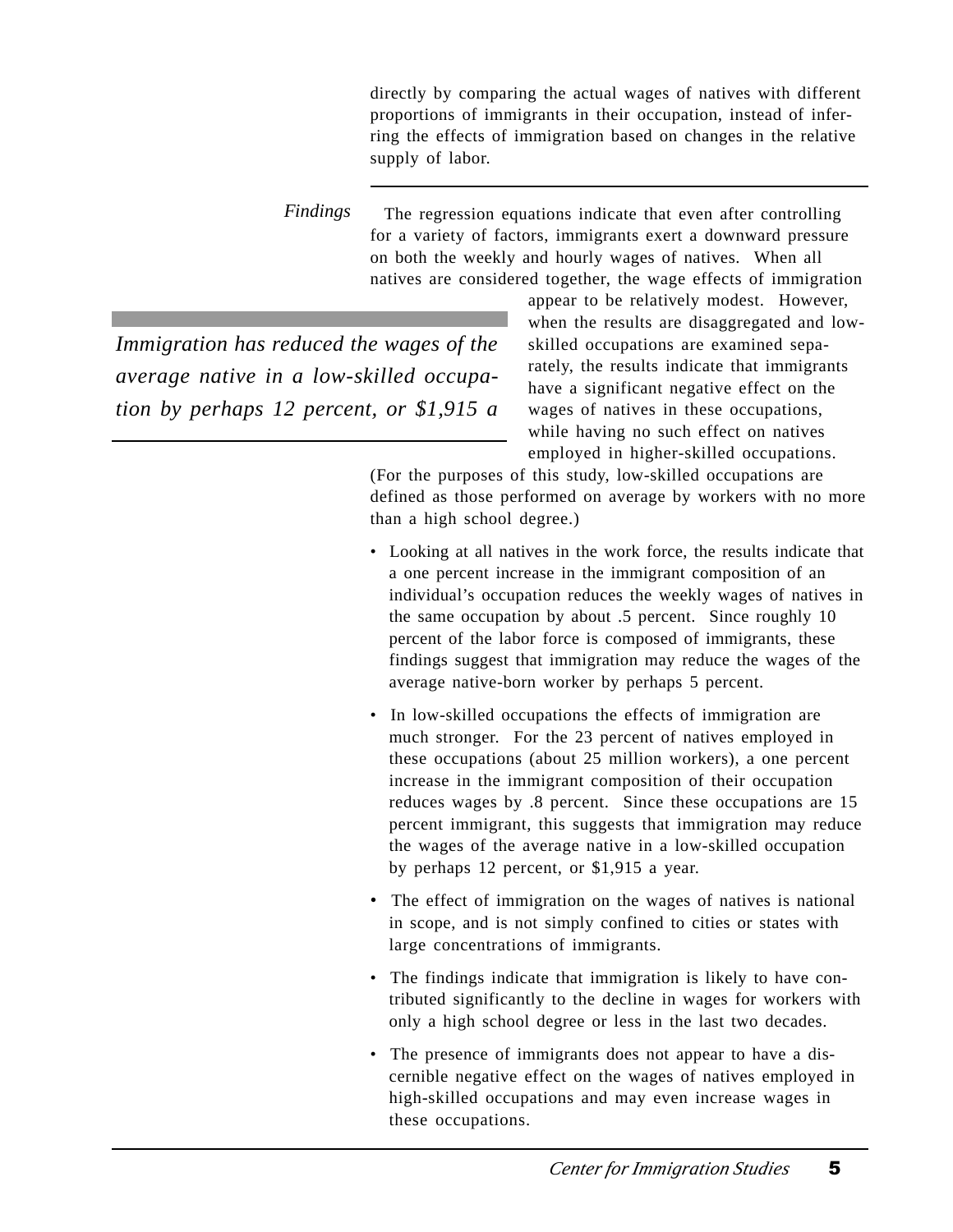| The Effect on Native-Born<br><i>Minorities</i> | • Native-born blacks and Hispanics are 67 percent and 37<br>percent, respectively, more likely to be employed in low-<br>skilled occupation than are native-born whites. Therefore, a<br>much higher percentage of minorities are negatively affected<br>by immigration.                  |
|------------------------------------------------|-------------------------------------------------------------------------------------------------------------------------------------------------------------------------------------------------------------------------------------------------------------------------------------------|
|                                                | • Because native-born blacks and Hispanics in the negatively<br>affected occupations earn on average 15 and 14 percent less<br>than whites, the wage loss resulting from immigration is likely<br>to represent a more significant reduction in material prosper-<br>ity for these groups. |

 • Immigrants are 60 percent more likely to be employed in lowskilled occupations than native-born workers. Therefore, like native-born minorities, a larger percentage of immigrant workers are negatively affected by competition with their fellow immigrants.

 Knowing that natives and immigrants employed in low-skilled occupations are made poorer by immigration does not tell us what, if anything, we should do about it. The extent to which we take action to deal with the wage effects of immigration depends on how concerned we are about the wages of lowskilled workers. Over the last few years, a number of scholars have argued that the inability of low-skilled workers to earn a living wage has contributed significantly to such social problems as welfare dependency, family breakup, and crime. One need not accept all these arguments to acknowledge that a significant reduction in wages for the poorest Americans is cause for real concern. If we wish to do something about the wage effects of immigration, there are two possible sets of policy options that could be pursued. *Policy Implications*

> The first set of policy responses that could be adopted in response to the wage effects of immigration would involve leaving current immigration policy in place and increasing the size and scope of means-tested entitlement programs and other measures designed to assist the working poor. This might include increases in the dollar value of the Earned Income Tax Credit as well as increased access to non-cash assistance programs such as Food Stamps and public housing. While costly, such policy changes, might offset the harmful effects of immigration on the wages of low-skilled workers without changing immigration policy. A related set of policy options might include job retraining efforts designed to increase the skill level of natives in low-skilled occupations, so that they can avoid the harmful effects of immigrant competition. While job retraining programs have produced mixed results in the past, perhaps more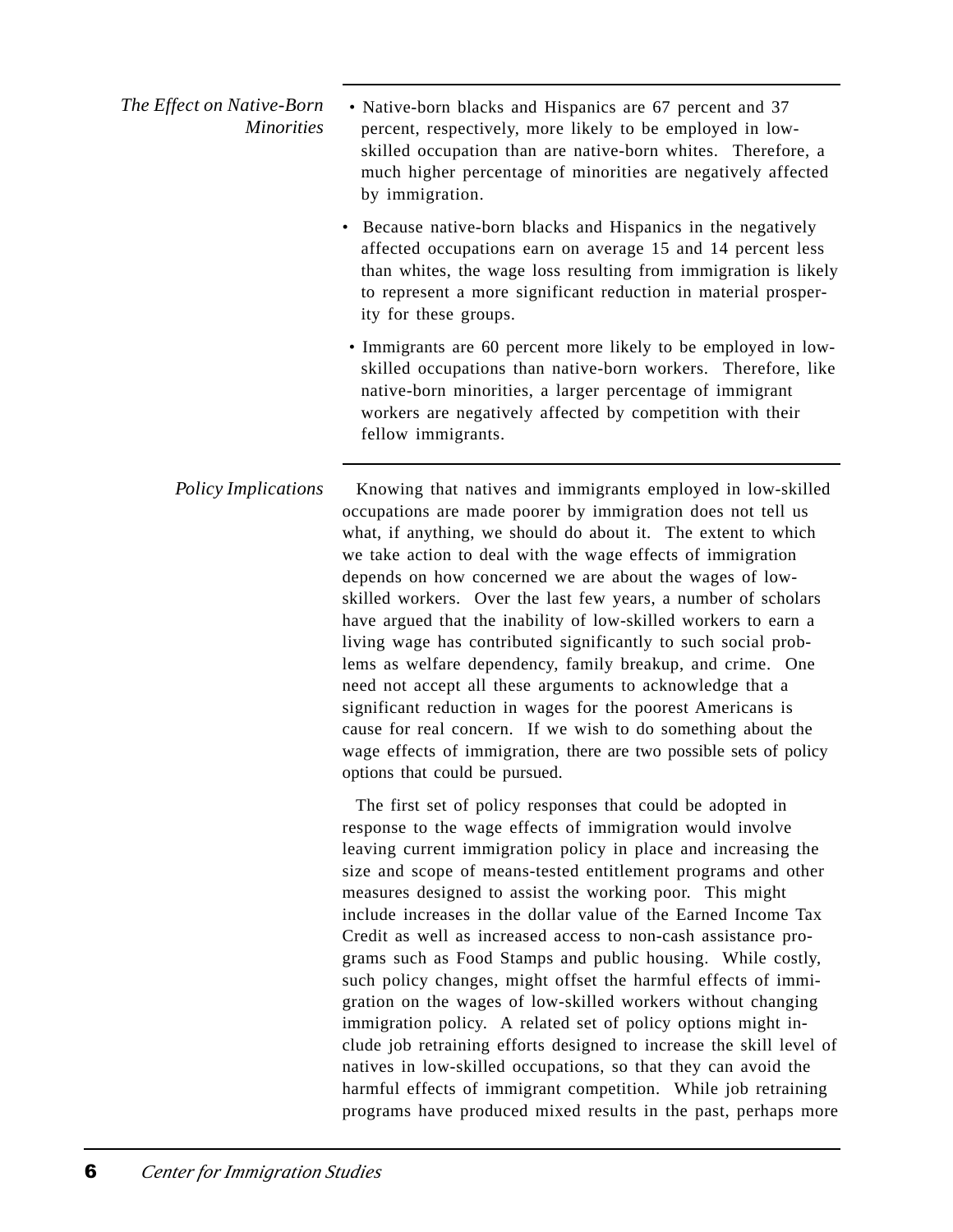funding and better implementation could make them an important part of any effort to mitigate the harmful effects of immigration.

 Of course, adopting such programs would not be easy. The United States does not currently have, nor is it likely to have in the near future, a means of reallocating the resources to those made poorer by mmigration. Moverover, any attempt to develop such a system would undoubtedly lead to calls for significant cuts in the level of low-skilled immigration. Thus, if we are concerned about the impact of immigration on workers in lowskilled occupations, then reducing the level of low-skilled immigration seems to be the most effective and politically feasible solution.

 Reducing labor market competition for workers in low-skilled occupations would mean a number of changes in current immigration policy. At present, only about 12 percent of legal immigrants are admitted based on their skills or education. Since roughly 70 percent of permanent residency visas are issued based on family relationships, limiting the flow of low-skilled legal immigrants would involve reducing the number of familybased visas. This might include eliminating the current preferences for the siblings and adult children (over age 21) of U.S. citizens and the adult children of legal permanent residents. These changes would reduce low-skilled legal immigration immediately. They would also limit the chain migration of lowskilled immigrants that occurs as the spouses of those admitted in the sibling and adult child categories petition to bring in their relatives.

 In addition to reducing the flow of low-skilled legal immigrants, more resources should be devoted to controlling illegal immigration. This is undoubtedly the lowest-skilled flow of immigrants, with an estimated 75 percent lacking even a high school degree. There is broad agreement that a system that allows employers to accurately and quickly verify that all new hires are legally entitled to work in the United States offers the best hope of reducing illegal immigration. An increase in the number of inspectors who monitor employers and ensure compliance with the law is also likely to reduce the incentive to hire illegal aliens.

 Some have also suggested more vigorous enforcement of existing labor laws as a possible solution to the negative effects of immigration. While this would certainly be helpful in preventing the exploitation of immigrants, this approach is likely to have little effect on the wages of natives in low-skilled occupations because it does not change the fact that immigration has significantly increased the supply of low-skilled labor. It is this increase that is causing the troubling decline in wages for workers at the bottom of the labor market.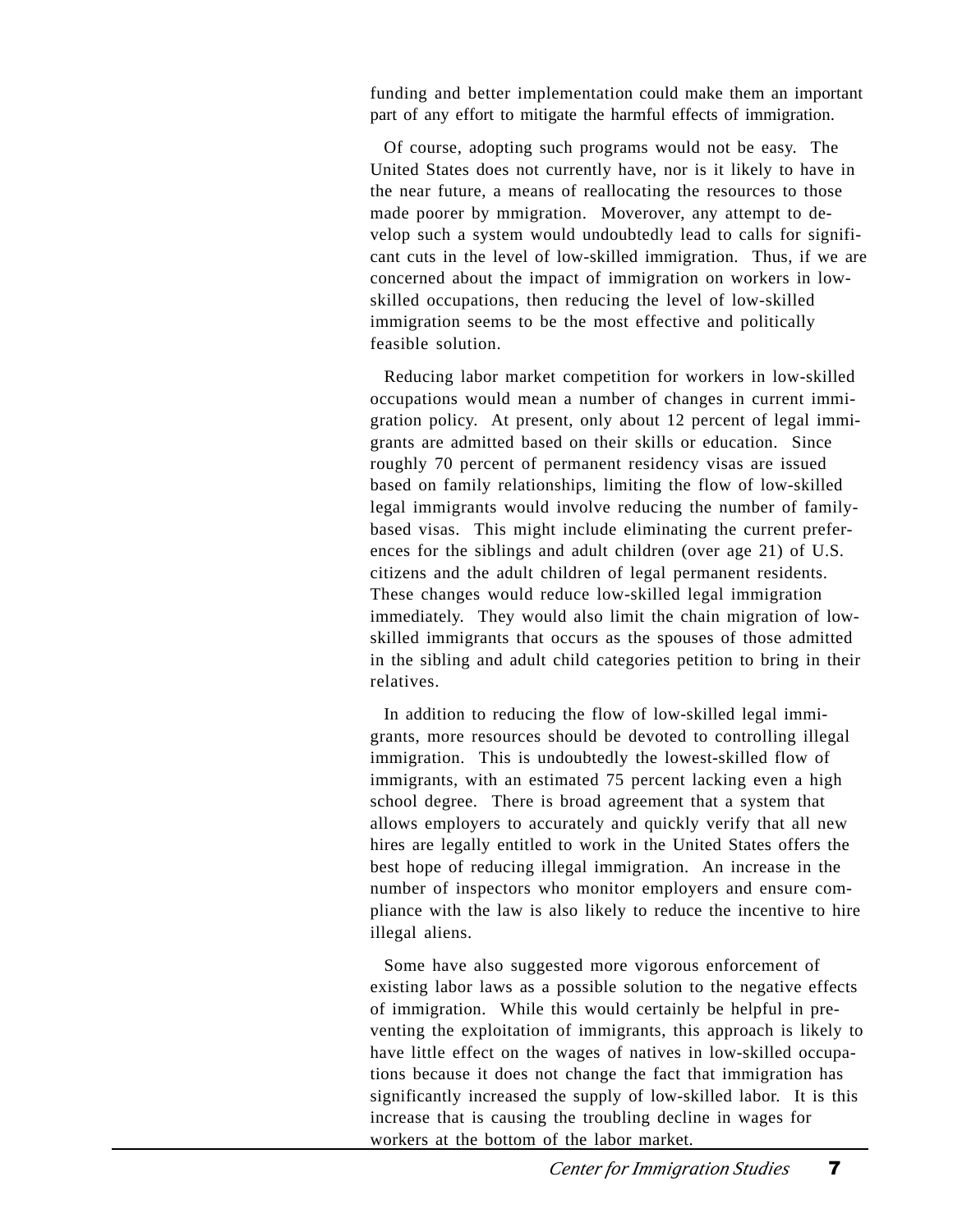There can be no doubt that immigration policy is of central importance to any country. Large numbers of immigrants cannot help but have a significant impact on the receiving society. Immigration is also a discretionary policy of the federal government. The number of immigrants allowed in each year, as well as the selection criteria used for admission, can be altered by the public and policy makers. At present, our immigration policy reflects the preferences of a number of different interest groups — unfortunately, the interests of the working poor are not among them. This study delineates the consequences of not taking into consideration the effect of mass immigration on the most vulnerable American workers. If we are concerned about the working poor in this country, then the federal government needs to either reduce the flow of lowskilled immigrants coming in each year or implement new programs designed to ameliorate their harmful effects. To do nothing is neither wise nor fair.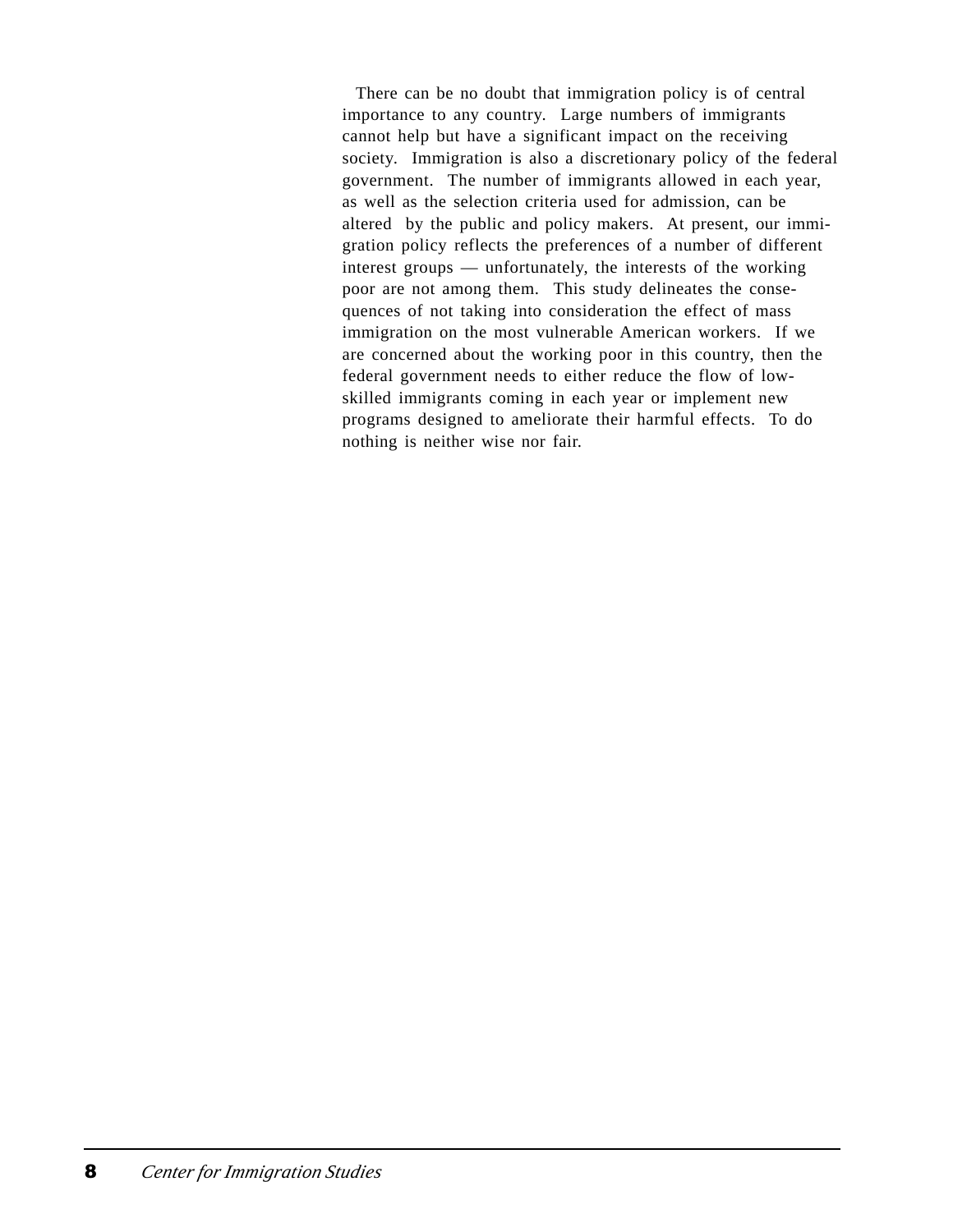# THE WAGES OF IMMIGRATION

#### I N T R O D U C T I O N

 Over the last 30 years socioeconomic and political conditions, especially in the Developing World, have caused 19 million people to leave their homelands and immigrate legally to the United States. Additionally, the Immigration and Naturalization Service (INS) estimates that as of October 1996 there were 5 million illegal aliens living in the country and this number is growing by 275,000 each year. This influx has caused the foreign-born share of the population to increase from 4.8 percent in 1970 to 9.3 percent by 1996, and it is projected to reach 10 percent by the end of the decade. While this is less than the 14.7 percent in 1910, the 24.5 million immigrants<sup>1</sup> currently residing in the country is almost twice the number recorded earlier in this century. The impact of this influx is causing a great deal of debate in the United States. Large scale migration of this kind has profound implications for the social, political, environmental and economic conditions in any society and the United States is no exception. This study focuses only on the narrow question of wages because they are arguably one of the most important factors affecting the quality of life in the United States. Moreover, it remains one of the most contentious issues surrounding the immigration debate.

 The current high level of immigration has occurred at the same time in which wages for many workers in the United States have stagnated or declined. This is especially true for high school dropouts and those with only a high school degree (henceforth referred to as low-skilled workers). The real wages (adjusting for inflation) of these workers has declined by between 15 and 30 percent since the late 1970s (Blackburn, Bloom and Freeman 1990, 227). The decline has hit male high school dropouts and younger workers the hardest (Levy and Murnane 1992, 1334). It is not simply that these workers have gotten poorer. A dramatic reduction in real wages has important implications for welfare use, family cohesion, crime rates and the opportunities available to the children of these workers. Many authors believe that the poor labor-market prospects that low-skilled workers face have greatly contributed to the creation of an underclass (Devine and Wright 1993; Blackburn et al. 1990; Ellwood 1988; Wilson 1987, 1996). This study seeks to answer the question: Does immigration reduce the wages of low-skilled natives?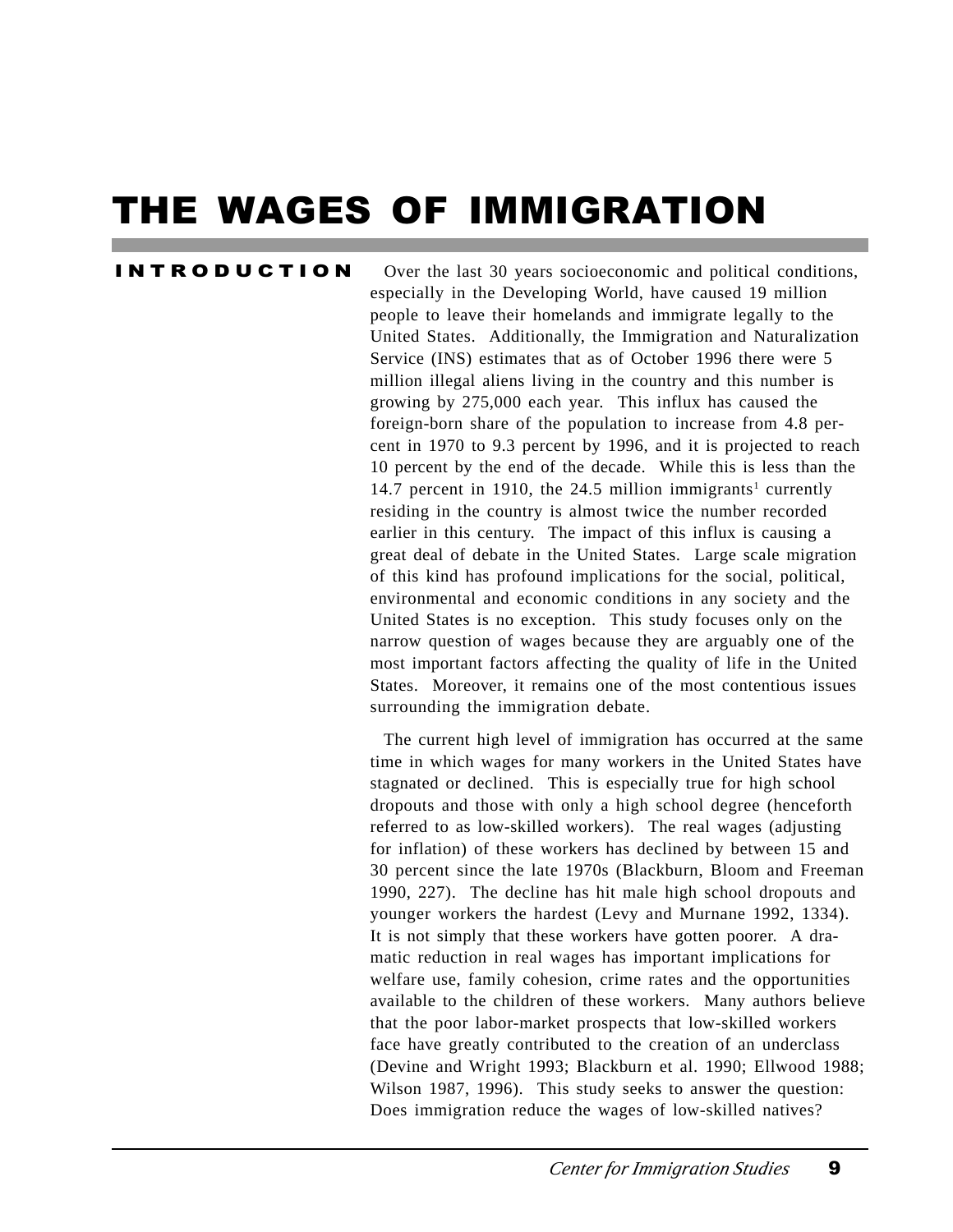There can be no doubt that the current high level of immigration has profound implications for the labor market. The foreign-born proportion of the work force increased by 35 percent in the 1980s alone. Additionally, immigration accounted for 25 percent of the total increase in the size of the American work force over the same period (Borjas, Freeman and Katz 1993, 227). Recently released numbers from the Census Bureau using the March 1996 CPS indicate that about 1 in 9 workers in the U.S. is foreign-born.

 One of the most important aspects of the current immigrant flow has been the large number of immigrants who have few years of schooling. Data from the March 1996 CPS indicate that 32 percent of the immigrants in the work force had not completed 12 years of schooling, and of those immigrants who arrived in the 1990s, 39 percent were high school dropouts. In contrast, the same survey found that only 10 percent of natives in the work force were high school dropouts. Immigrants now account for 29 percent of all the high-school dropouts in the work force. In contrast, immigrants constitute only 11 of those who have completed four or more years of college. Therefore, while immigration has increased the overall size of the work force, it has not done so uniformly.

 The fact that immigration dramatically increases the number of lower-skilled workers relative to other skill categories makes it possible that an examination of wage determination will find negative effects of immigration on the wages of workers with few years of schooling. However, even though immigration does increase the number of low-skilled workers, it might not reduce the wages of low-skilled natives because this is not the only effect immigration has on the economy. Advocates of high levels of immigration contend that through their consumption of goods and services, entrepreneurship, capital that they bring, and willingness to take jobs native-born Americans do not want, immigrants create more jobs than they take.

The findings of empirical studies that have examined the impact of immigration on the wages of natives have varied in their results, with older studies showing little or no evidence that immigrants affect wages. However, as newer data have become available the picture has begun to change, with some recent research indicating that immigration does have a negative effect on wages of some workers. Early research done by Butcher and Altonji and Card (1991), Card (1990), Borjas (1983, 1984), Bean, Lowell and Taylor (1988), Muller and Espenshade (1985) and DeFreitas and Adriana Marshall (1983) concluded that immigration does not have a significant negative impact on the labor market performance of natives. The basic methodology **LITERATURE** R E V I E W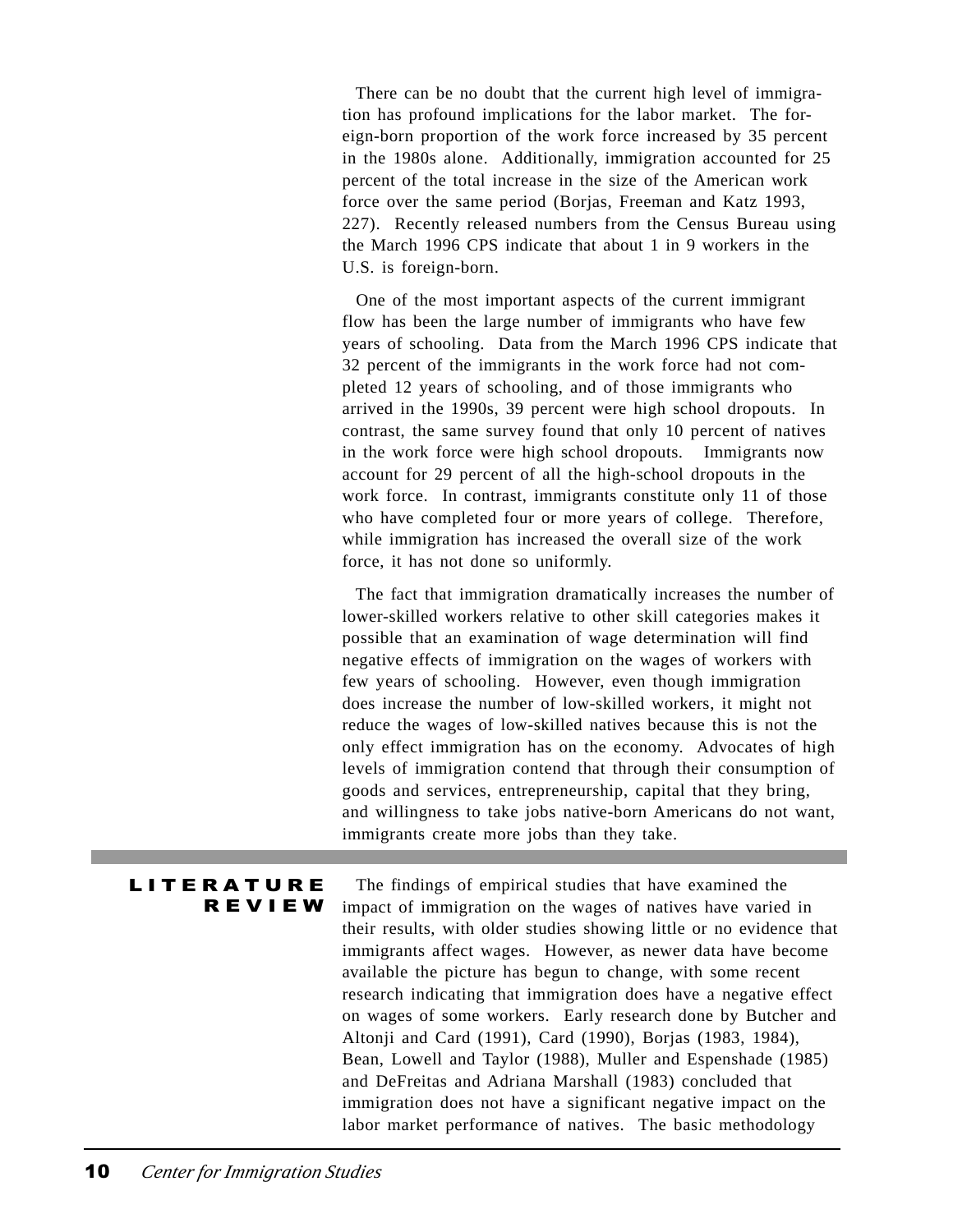employed by these studies is to compare labor market outcomes in cities of differing immigrant composition. Each metropolitan area is treated as a discrete labor market so that comparisons can be made in unemployment, wages, or work force participation. This type of research is referred to as a "cross-market" or "spatial" analysis and is based on the assumption that any effect of immigration will be confined to the cities where immigrants reside.

 Borjas, Freeman and Katz (1993, 1997) employ a very different approach in their work on the impact of immigration on wages. They examine increases in the supply of unskilled workers relative to the supply of other workers brought about by immigration on the national level. They find that immigration was responsible for a third of the decline in wages experienced by high school dropouts in the 1980s. Using a similar methodology, Jaeger (1996) has confirmed their findings. Some studies have also examined the specific effects of immigration on native-born minorities. These studies have also come to contradictory conclusions. Kposowa (1995) used a time series of urban areas between 1940 and 1980, and found that both employment and family income for racial minorities are reduced in high immigrant cities. She concludes that it is probably the low skill-level of racial minorities that exposes them to the harmful effects of immigration. These findings contradict earlier work done by Borjas (1987) and Enchautegui (1993), which concluded that the labor market position of minority workers is not reduced in high-immigrant areas.

 Recent work on the growth of income inequality between highand low-income families has found a connection between immigration and the widening income gap. Topel (1994) found that inequality increased more rapidly in the western United States because of the high concentration of immigrants in that region. Partridge, Rickman and Levernier (1996), using a panel of states, also concluded that the level of income inequality increases in high immigrant states. Both of these studies indicate that immigration seems to be driving down wages for those at the bottom of the economic scale, thereby increasing the gap between rich and poor.

#### **PROBLEMS** WITH EXISTING **LITERATURE**

 There are a number of problems with much of literature in this field. First, studies of immigration often aggregate data in a way that makes it very difficult to determine the affects of immigration on particular subcategories of workers or segments of the labor market. Looking at the wages of all workers may mask the consequences of immigration in a particular sector or sectors of the economy.

 A second and more serious problem with much of the previous research stems from the spatial approach utilized by many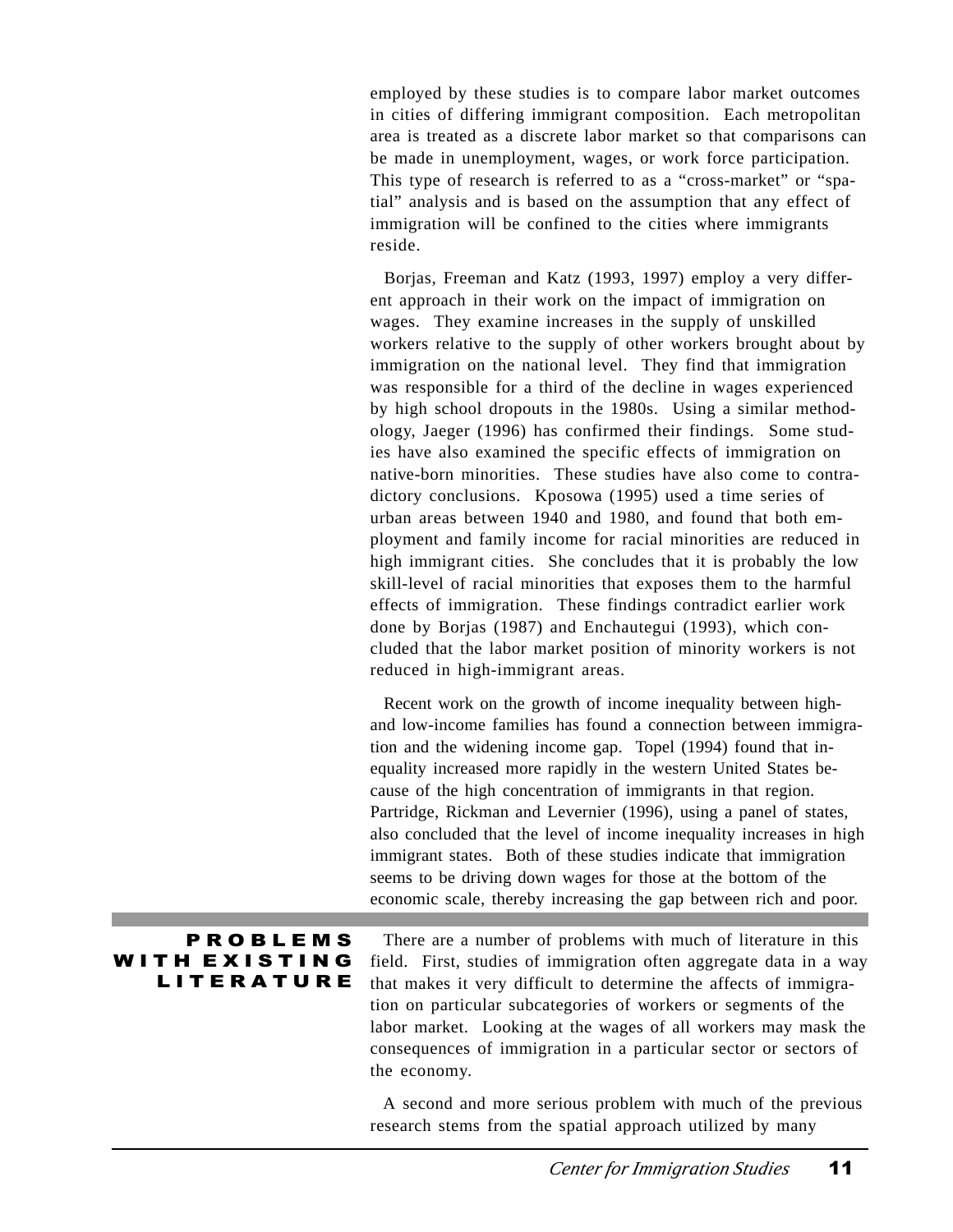researchers. This problem is especially pronounced in the older studies, which generally examined immigration by comparing cities at one point in time. These cross-sectional spatial studies treated each city as a discrete labor market so that comparisons could be made between areas with differing levels of immigration. The primary weakness of this approach is that it is based on the assumption that the labor markets of metropolitan areas are unconnected. However, in a hypothetical absence of immigration, many native-born less-skilled workers might have improved their labor market position by migrating to areas that did, in fact, experience high levels of foreign immigration. This internal migration would not only have improved the job prospects of those who moved, it would also have improved the prospects of those left behind by reducing the supply of labor. Furthermore, if those natives harmed by immigration leave highimmigrant areas to avoid competition with immigrants, then this too may mask the effect of immigrants on wages or employment on the city level. If natives adjust their migration patterns because of foreign immigration, then this would preserve equilibrium in wages and unemployment in each metropolitan area. It also seems very likely that immigrants themselves adjust their migration patterns to avoid areas with lower wages and higher unemployment.2 Thus, comparing wages in cities with differing levels of immigration may reveal little effect because both natives and newly arriving immigrants adjust their migration patterns when the labor market deteriorates in a particular city.

 Throughout American history laborers have moved to different parts of the country to better their job prospects (Brownlee 1979, 85-90, 118-119). Most of the research on the migration of blacks from the South in the early part of this century has emphasized the importance of labor market conditions in the North as the primary factor contributing to migration (Fligstein 1981; Johnson and Campbell 1981). Kuznets (1977, 4) argues that the primary reason blacks had not come north earlier was the presence of immigrants. He concludes that it is no coincidence that large-scale migration from the South did not occur until after the number of immigrants coming from Europe decreased.

 Recent demographic studies indicate that immigrants have a significant impact on the internal migration patterns of nativeborn workers. Card (1990) concluded that the Mariel boatlift, which increased the population of Miami by 7 percent in only a few months, had a negligible effect on the city's size because it reduced the number of native-born workers who came to the city. Separate studies conducted by demographers Filer (1993) and Frey (1993,1996) concluded that as the concentration of immigrants increases in a state or metropolitan area, the net outmigration of native-born workers increases. The work of Filer,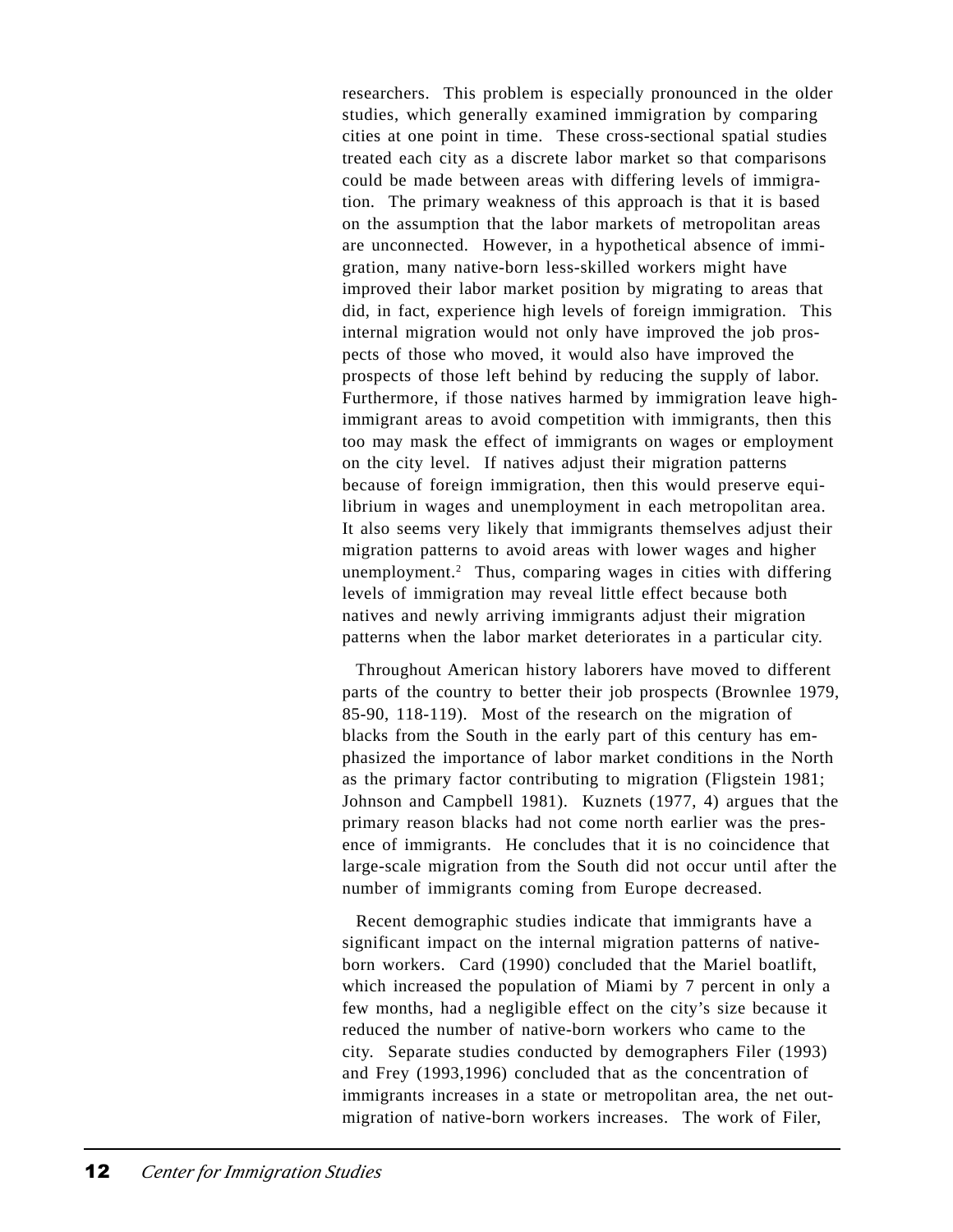Frey, and Card indicates that spatial studies may have failed to pick up significant effects of immigration because they do not control for the response of native-born workers.

 In addition to internal migration, the huge volume of goods and services exchanged between cities all across the country means that the labor markets of different cities are interconnected even when there is no migration between them. For example, newly arrived immigrants who take jobs in light manufacturing in a high-immigrant city like Los Angeles come into direct and immediate competition with natives doing the same work in a low-immigrant city like Pittsburgh. Like internal migration, intercity trade will diffuse the impact of immigration from high-immigrant areas to the rest of the country. Finally, the mobility of capital also should play some role in preserving labor-market equilibrium in wages between cities. Any immigrant-induced reduction in wages should result in an influx of capital seeking to take advantage of this situation.

 In sum, the mobility of labor, goods, and capital makes it very difficult to determine the impact of immigration by comparing cities. It seems far more likely that any effect from immigration on the labor market is not confined to high-immigrant areas, but instead will be national in scope. As a recently released study by the National Academy of Sciences on immigration concludes:

"Local labor markets in the United States are certainly not completely closed economies. Labor, capital, and goods flow across localities and in doing so tend to equalize the price of labor. As long as native workers and firms respond to the entry of immigrants by moving to areas offering better opportunities, there may be no reason to expect much of a correlation between the wages of natives and the presences of immigrants." (Smith and Edmonston, 1997, 5-27)

 The work of Borjas et al. (1993) and Jaeger (1996) avoids the problems of the spatial approach by examining increases in the supply of unskilled labor on the national level. However, the validity of their conclusions rests entirely on the underlying assumption of the model they use. They have to assume (based on previous research) the size of the impact on wages from any shift in the supply of unskilled labor relative to other skill categories. Since they assume that such a shift necessarily reduce wages, their model cannot find anything but a negative effect — it is simply a matter of how much.

 The time-series approach utilized in some recent studies also has shortcomings. Looking at change over time in order to discern trends in labor market outcomes caused by immigration raises the possibility that any uncontrolled-for trend that hap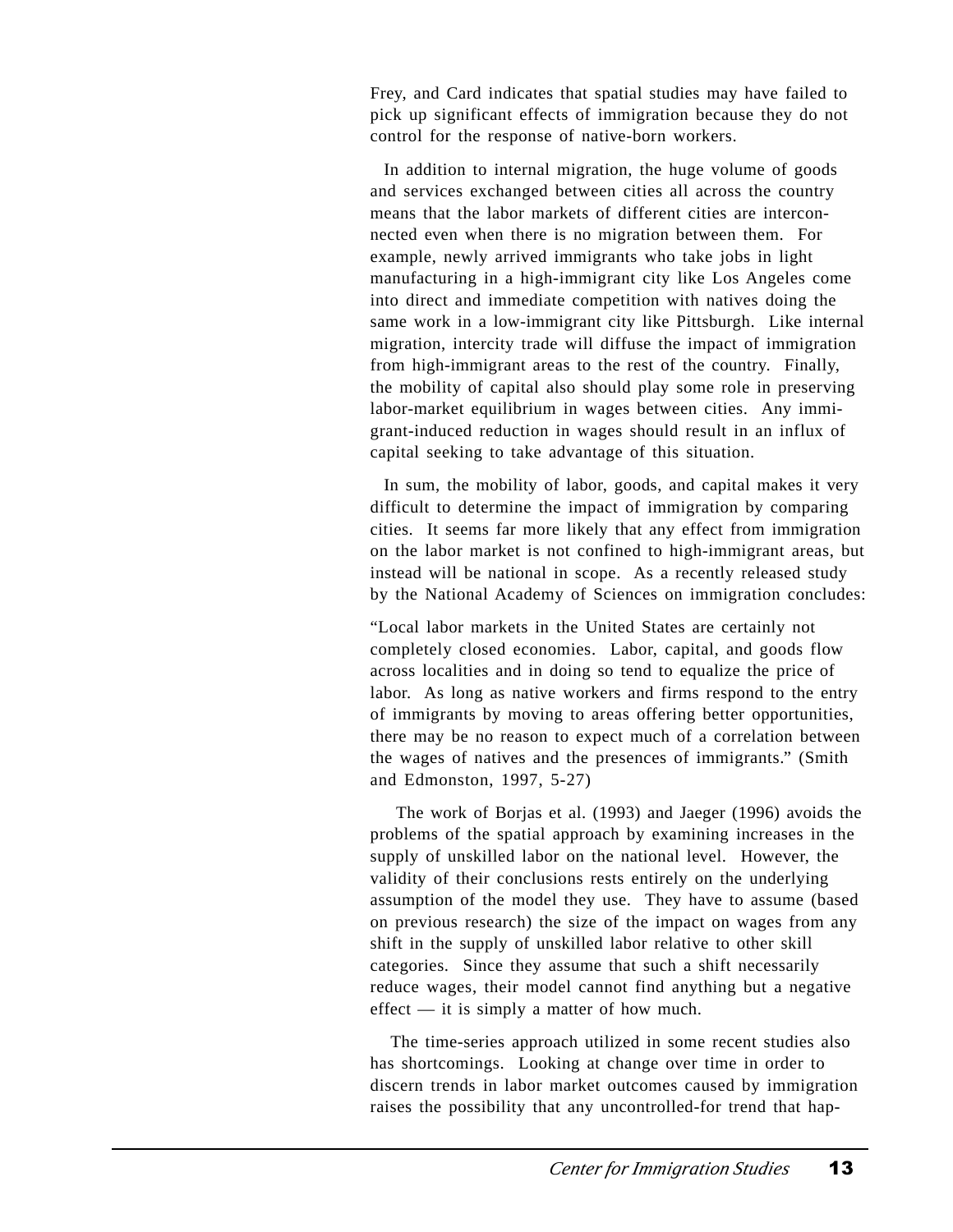pens to coincide with immigration may be falsely attributed to the effects of immigration. For example, when trying to explain the decline in wages for less-skilled workers or the rise of income inequality, there is no established or widely accepted way to observe and measure "skill-biased technological change"3 even though this is likely to be an important factor in explaining the decline in wages for the low-skilled.

 Given the problems found in the previous work in this field, the Center for Immigration Studies has undertaken research which seeks to correct some of these problems. Instead of comparing cities, this study compares workers in occupations with differing proportions of immigrants and attempts to measure the effect of immigration on wages on the national level. The hypothesis of this study is that an increase in the immigrant composition of an individual's occupation will reduce the wages of natives in that occupation by increasing the supply of labor.4 In addition to avoiding the problems associated with spatial studies, this approach has the advantage of not examining changes over time, thus the possibility that there are omitted variables is reduced. Moreover, there is no assumption that any immigrant-induced increase in the supply of labor automatically reduces wages — the model will be able to reveal both positive and negative effects.

 The June 1991 Current Population Survey (CPS) provides the data for the analysis.<sup>5</sup> To account for the impact of illegal aliens on wages, this study uses the formulation of Borjas, Freeman and Katz (1993).<sup>6</sup> The immigration variable is created by calculating the percentage of foreign-born persons in each of the Census Bureau's occupational categories.7 This variable will be used in a log linear regression to evaluate the amount of variation in individual and aggregate logged wages (weekly and hourly) that is due to variations in the immigrant composition of each individual's occupation. The immigrant variable is also used to measure the effect of immigration on the average wage in each occupation. R E S E A R C H DESIGN & DATA

> In addition to the percentage of immigrants in each individual's occupation, four other occupational-level control variables are included in the model: the percentage of men in each individual's occupation, the average years of schooling for persons in each individual's occupation,<sup>8</sup> the level of unionization in the occupation, and the average age of persons in each individual's occupation. All persons in the same occupation have the same value assigned to them for these four variables. These occupational-level variables are all included because they have a large impact on individual wages. As we will see, these variables capture the occupational-level effects other than the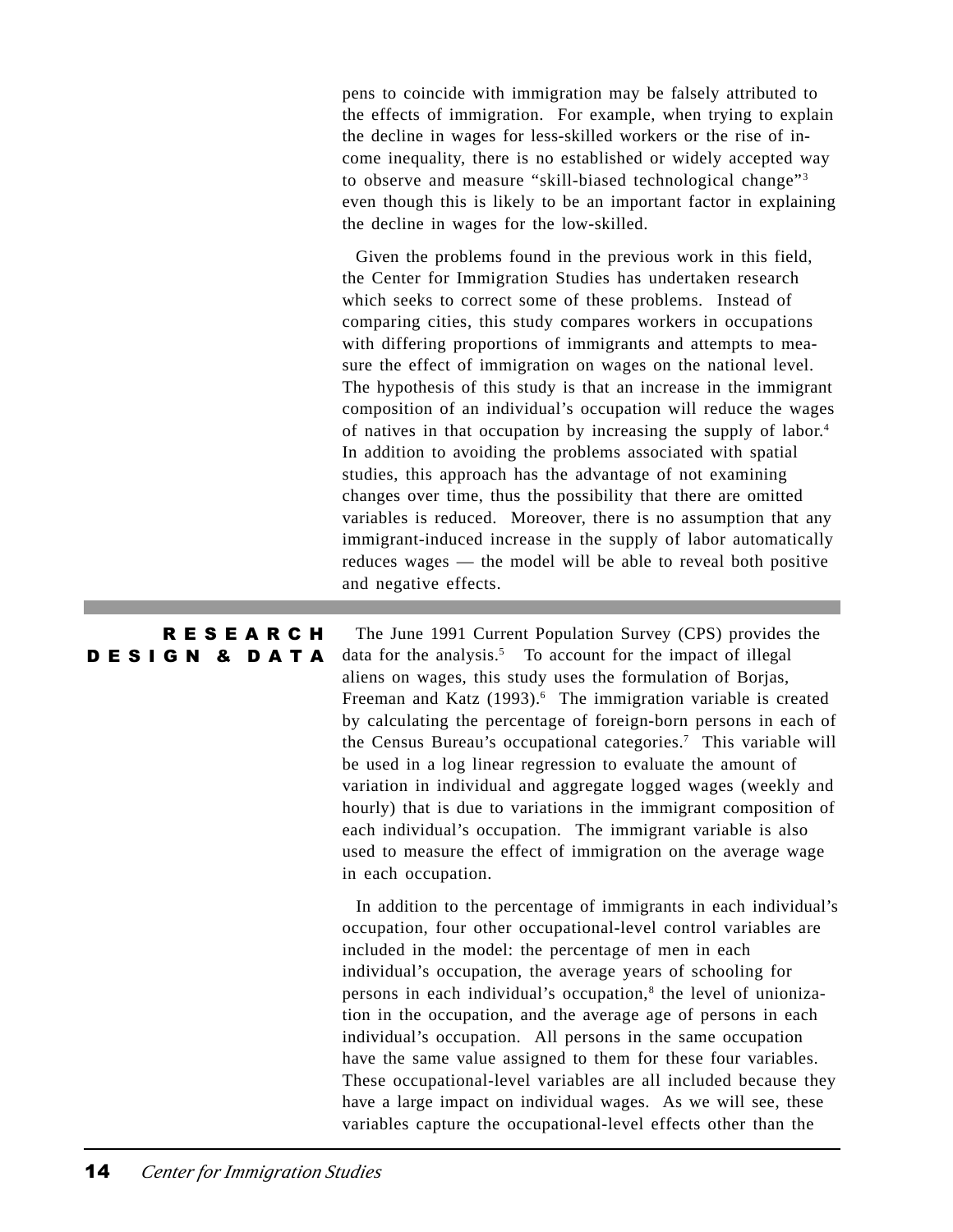immigrant variable.

 There are six individual-level variables in the model: the individual's employment status, age, sex, union membership, education level, and minority status. These variables are all included because they have significant explanatory power.<sup>9</sup>

Formally, the model takes the following shape: $10$ 

$$
W_{i} = a + b_{1}(PM_{i}) + b_{2}(AE_{i}) + b_{3}(PU_{i}) + b_{4}(AO_{i}) + b_{5}(PI_{i}) + b_{6}(FP_{i})
$$
  
+ $b_{7}(A_{i}) + b_{8}(S_{i}) + b_{9}(U_{i}) + b_{10}(E_{i}) + b_{11}(M_{i}) + b_{12}(SEI_{i}) + e$ 

 There is reason to believe that the effect of immigration varies across occupations. Borjas, Freeman and Katz's study of the 1980s found that immigrants held down wages for only highschool dropouts. Therefore, a second regression is performed using the same variables as in the first, with the addition of an interactive term that is the product of average occupational education and the percentage of immigrants in the occupation. The purpose of the interactive model is to determine if the effect of immigrants is dependent upon the skill level of an individual's occupation. A third individual-level regression is conducted with only low-skilled workers<sup>11</sup> in order to examine the relationship between immigration and the poor labor market performance of these workers. Two aggregate-level regressions are also conducted, with occupations as the unit of analysis and average weekly wages as the dependent variable, in order to add further support to the model.

 In addition to the effect immigration has on the native-born population generally, this study will examine the consequences of immigration for native-born minorities. The consequences of immigration for America's minority population are particularly important because minorities, especially low-skilled minorities, continue to have an especially difficult time in the labor market. Therefore, determining the extent to which immigration may have played a role in contributing to this problem is clearly an important research question.

Table A.1 in the Appendix provides descriptive statistics for all the variables in the equation. Table A.2 in the Appendix reports correlations for all the variables.<sup>12</sup> The results of the individual regressions using the natural log of weekly wages as the dependent variable are contained in Table 1. The first column gives coefficients for a non-interactive model. The second column contains the coefficients for the interactive model. The third column contains coefficients for only low-skilled workers. All F I N D I N G S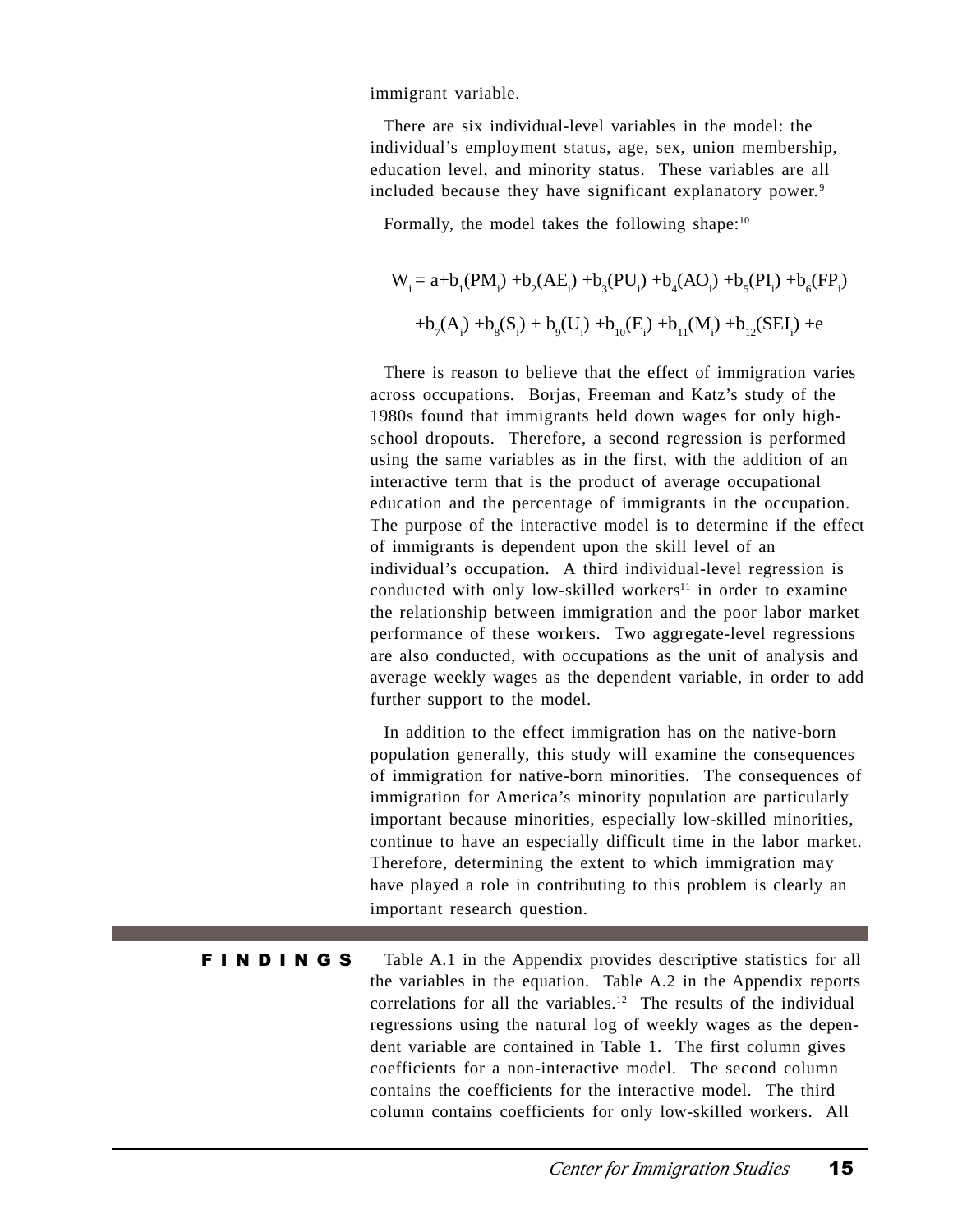# T A B L E 1

Regression Coefficients and Standard Errors for Log of Individual Weekly Wages

| <b>Variables</b>                                                                              | <b>Non-Interactive</b> | <b>Interactive</b> | <b>Low-Skilled</b> |  |
|-----------------------------------------------------------------------------------------------|------------------------|--------------------|--------------------|--|
| Occupational Level                                                                            | Coefficient            | Coefficient        | Coefficient        |  |
| Variables                                                                                     | (Standard Error)       | (Standard Error)   | (Standard Error)   |  |
| <b>Percent Male</b>                                                                           | .0030                  | .0026              | .0021              |  |
|                                                                                               | (.00019)               | (.00019)           | (.24166)           |  |
| <b>Average Education</b>                                                                      | .1600                  | .0584              | .1849              |  |
|                                                                                               | (.00876)               | (.01420)           | (.01674)           |  |
| <b>Percent Unionized</b>                                                                      | $-.0022$               | $-.0015$           | .0012              |  |
|                                                                                               | (.00035)               | (.00035)           | (.00056)           |  |
| Average Age                                                                                   | .0197                  | .0209              | .0188              |  |
|                                                                                               | (.00144)               | (.00144)           | (.00192)           |  |
| Percent Immigrant                                                                             | $-.0051$               | $-.0290$           | $-.0066$           |  |
|                                                                                               | (.00093)               | (.00279)           | (.00124)           |  |
| <b>Interactive Term</b>                                                                       |                        | .0112<br>(.00123)  | --------           |  |
| <b>Individual Level Variables</b>                                                             |                        |                    |                    |  |
| Full- or Part-time                                                                            | .9323                  | .9286              | .9738              |  |
|                                                                                               | (.0120)                | (.01201)           | (.01600)           |  |
| Age                                                                                           | .0065                  | .0065              | .0052              |  |
|                                                                                               | (.0036)                | (.00036)           | (.00047)           |  |
| Sex                                                                                           | .1703                  | .1708              | .1639              |  |
|                                                                                               | (.01133)               | (.01129)           | (.01716)           |  |
| Union                                                                                         | .2099                  | .2104              | .2840              |  |
|                                                                                               | (.01352)               | (.01348)           | (.01846)           |  |
| <b>Education Level</b>                                                                        | .1263<br>(.00495)      | .1274<br>(.00493)  |                    |  |
| Minority                                                                                      | $-.0413$               | $-.0376$           | $-.0499$           |  |
|                                                                                               | (.01260)               | (.01257)           | (.01661)           |  |
| <b>State Wage Inflation</b>                                                                   | .0051                  | .0050              | .0043              |  |
|                                                                                               | (.00031)               | (.00031)           | (.00044)           |  |
| Constant                                                                                      | 2.6198                 | 2.828              | 2.926              |  |
|                                                                                               | (.00548)               | (.05987)           | (.07712)           |  |
| Adjusted $R^2$                                                                                | .5883                  | .5909              | .5529              |  |
| <b>Standard Error</b>                                                                         | (.5020)                | (.5004)            | (.5059)            |  |
| N, Observation<br>12,967<br>12,967<br>6,567<br>All variables are significant at the .01 level |                        |                    |                    |  |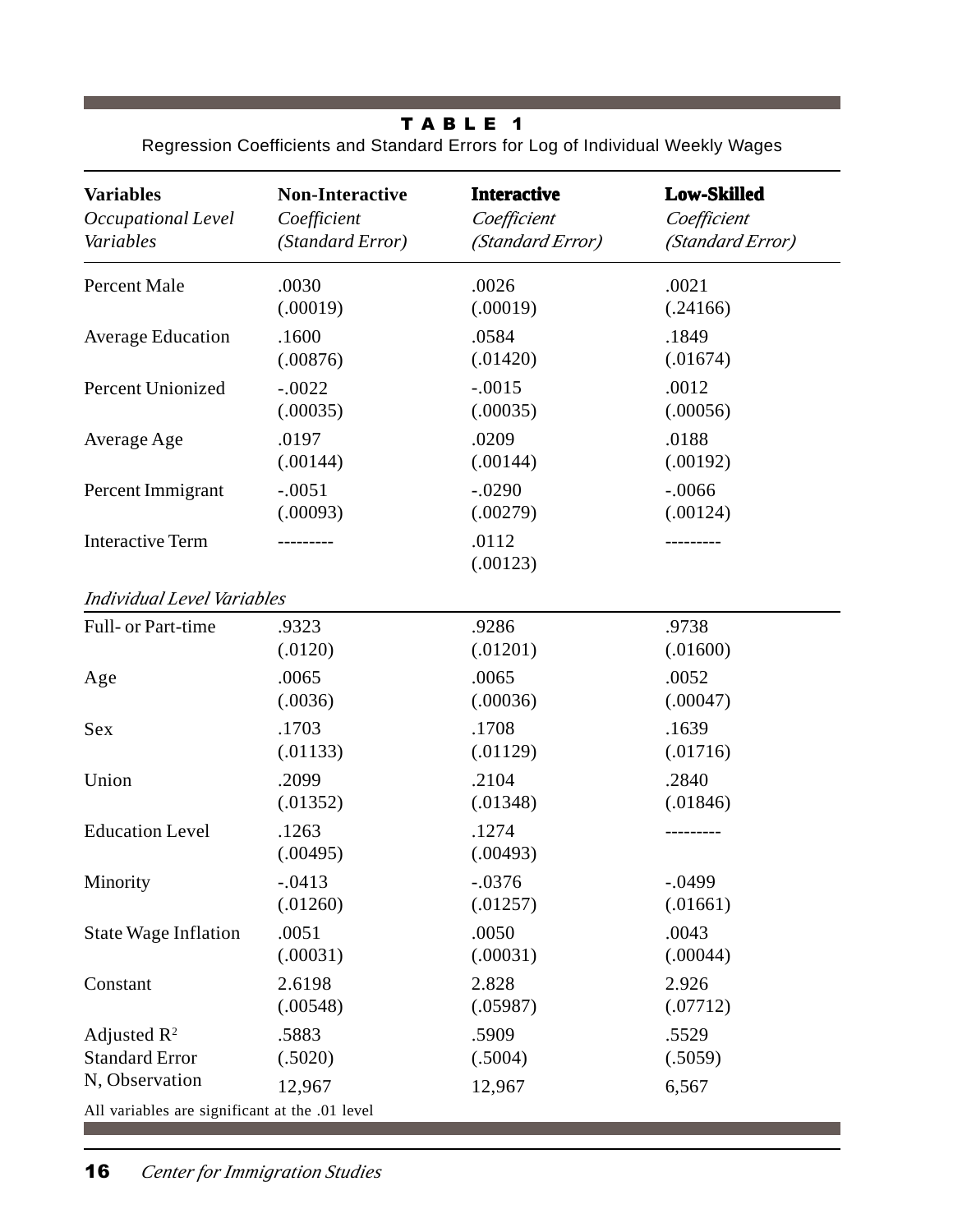three regressions indicate that immigrants depress wages, and the effect seems to vary across occupations.

 Because the dependent variable is the log of weekly wages, the coefficients can be interpreted as simple percentages. Thus, the slope of -.0051 for the immigrant variable in the first regression means that for each one percent increase in the immigrant composition of an individual's occupation a worker's weekly wages decline by about one half of one percent. Since nativeborn workers are in occupations that are 9.5 percent immigrant on average, these findings suggest that immigration may reduce the wages of the typical worker by perhaps 4.9 percent.

 The relationship between immigrants and wages is more complex than that represented by the first model in Table 1. The interactive term and the original immigrant variable in the second regression found in column two indicate that the effect of immigrants is dependent upon the average education level of the occupation. The range for the slope of the immigrant variable is as follows: At the bottom end of the range is an occupation with an average education level of 1.6. This value multiplied by the .0112 interactive term is .018. The immigrant variable's slope in the interactive equation is -.029; therefore, in the lowest-skilled occupations the slope of the immigrant variable is -.011, indicating that immigrants have a relatively large effect. The high range for the occupational education variable is 4.9. This value multiplied by the interactive term slope is .055. The sum of the immigration variable and the interactive term in the highest-skilled occupation is .026. Therefore, the slope of the immigrant variable ranges in value from -.011 to .026. This indicates that at the highest skill-level immigrants increase wages, while in the lowest-skilled occupations they depress wages. We will deal with the higher-skilled occupations shortly; first, let us turn to lower-skilled occupations.

 If we examine the 23 percent of natives employed in those jobs that on average are done by workers with only a high school degree or less (henceforth referred to as low-skilled occupations), we get the following results: The product of the interactive slope and the average occupational education level of 1.8713 is .021. The sum of this figure and the immigrant variable is -.008. This means that in low-skilled occupations, a one percent increase in the immigrant composition of an individual's occupation reduces wages by .8 percent. Since these occupations are on average 15 percent immigrant, this suggests that immigration may reduce the wages of the average native in a low-skilled occupation by perhaps 12 percent compared to a worker with the same individual and occupational attributes except with no immigrants in his occupation.<sup>14</sup> This comes to  $$36.84$  a week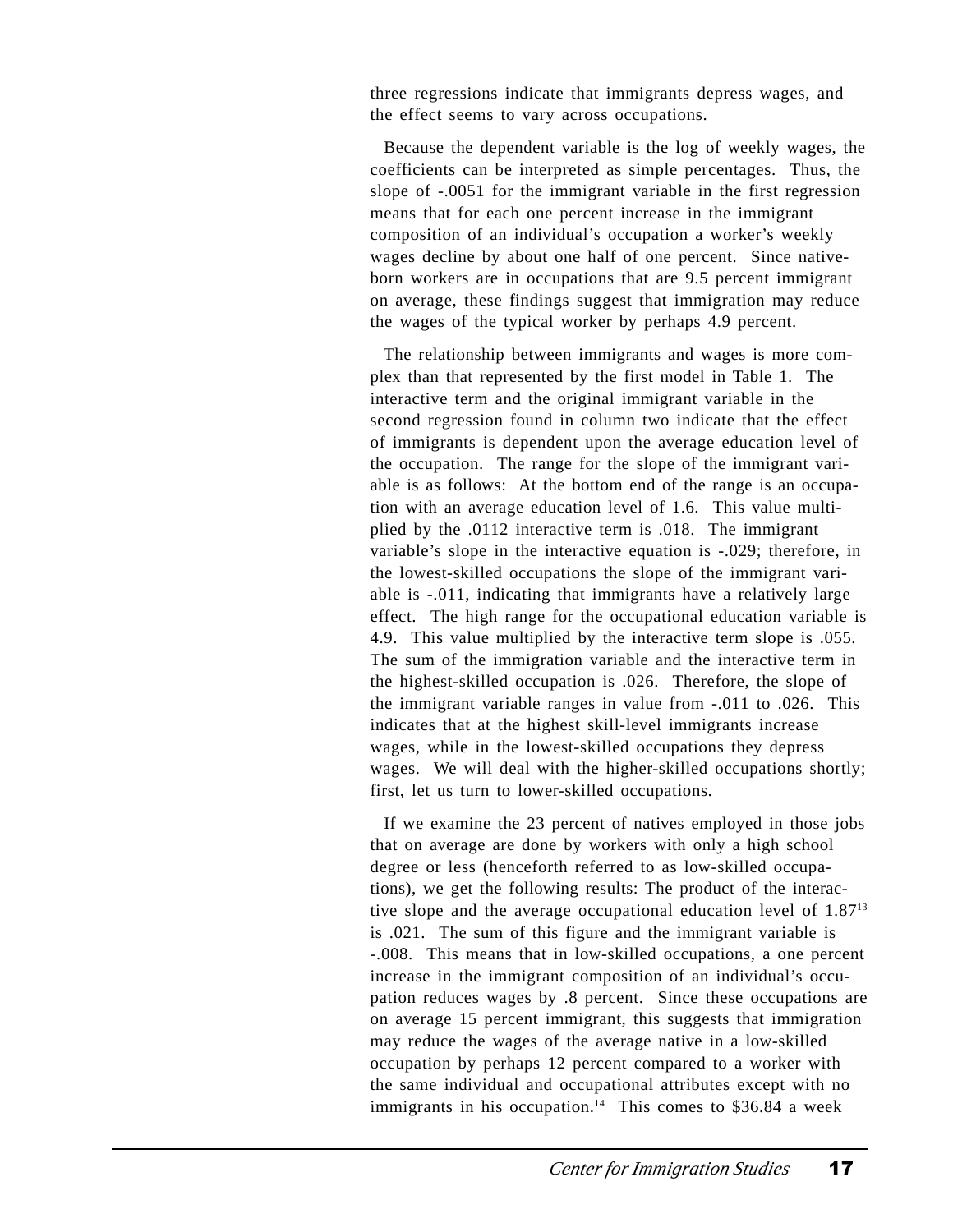for a group of workers that made only \$307 a week in 1991. On a yearly basis the reduction is \$1,915.68 from wages of \$15,964 in 1991.

 While the second regression does indicate that immigrants have a negative effect on workers in low-skilled occupations, only 40 percent of native-born low-skilled workers are employed in lowskilled occupations, and low-skilled workers comprise 80 percent of the native-born workers in these occupations. The question remains: Does immigration policy bear any responsibility for the labor market difficulties of low-skilled workers in general? The answer based on the third regression in Table 1, which reports the effects of immigration on only native-born low-skilled workers, appears to be yes. The regression coefficient for the immigrant variable is -.0066 and is slightly larger than that of the immigrant variable in the first regression. Based on the sample, the average weekly wages of low-skilled workers was \$341 a week in 1991. A .66 percent reduction in weekly wages for these workers is \$2.25. Low-skilled workers are in occupations that are on average 10.6 percent immigrant. Thus, the average low-skilled worker's wages were reduced by \$23.86 a week in 1991 or 7 percent.

 If we examine hourly wages we find a pattern similar to the one found in Table 1. Table 2 reports a series of regressions using the same control variables as in Table 1 except that the dependent variable is the log of hourly wages. The size of the effect of immigration is somewhat smaller than in the weekly regression, but the effect of immigration on wages is similar.

 The slope of -.0029 for the immigrant variable in the first regression means that for each one percent increase in the immigrant composition of an individual's occupation a worker's hourly wage declines by .3 percent. Since native-born workers are in occupations that are 9.5 percent immigrant on average, the typical worker is experiencing a reduction in hourly wages of 2.8 percent as a result of immigration. This is somewhat less than the 4.9 percent figure found in the first regression in Table 1. The coefficients for the interactive model found in the second column of Table 2 indicates that, as was the case with weekly wages, the effect of immigration varies across occupations, with the negative effect being confined to lower-skilled occupations and workers. If we again examine the 23 percent of natives employed in low-skilled jobs, we get the following results: The product of the interactive slope and an average education level of 1.87 is .018. The sum of this figure and the immigrant variable is -.0042. This means that in low-skilled occupations, a one percent increase in the immigrant composition of an occupation reduces hourly wages by .4 percent.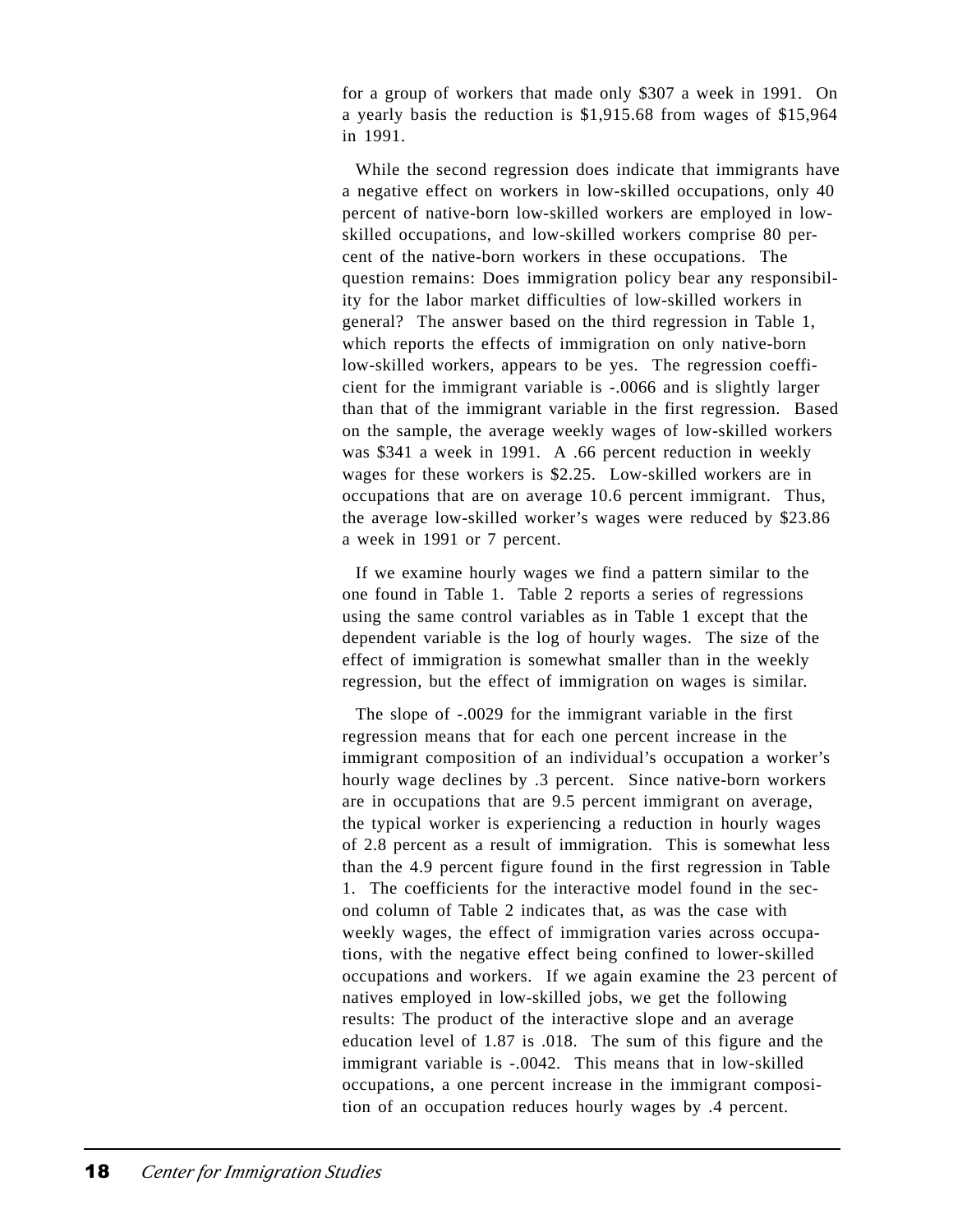## T A B L E 2

Regression Coefficients and Standard Errors for Log of Individual Hourly Wages

| <b>Variables</b>                               | <b>Non-Interactive</b> | <b>Interactive</b> | <b>Low-Skilled</b> |  |  |
|------------------------------------------------|------------------------|--------------------|--------------------|--|--|
| Occupational Level                             | Coefficient            | Coefficient        | Coefficient        |  |  |
| Variables                                      | (Standard Error)       | (Standard Error)   | (Standard Error)   |  |  |
| Percent Male                                   | .0014                  | .0012              | .0017              |  |  |
|                                                | (.00018)               | (.00017)           | (.00021)           |  |  |
| <b>Average Education</b>                       | .1710                  | .0835              | .1093              |  |  |
|                                                | (.00964)               | (.01747)           | (.01456)           |  |  |
| <b>Percent Unionized</b>                       | .0033                  | .0037              | .0024              |  |  |
|                                                | (.00037)               | (.00037)           | (.00046)           |  |  |
| Average Age                                    | .0159                  | .0167              | .0165              |  |  |
|                                                | (.0013)                | (.00128)           | (.00153)           |  |  |
| Percent Immigrant                              | $-.0029$               | $-.0222$           | $-.0063$           |  |  |
|                                                | (.00082)               | (.00331)           | (.00098)           |  |  |
| <b>Interactive Term</b>                        | -------                | .0097<br>(.00161)  | -------            |  |  |
| <b>Individual Level Variables</b>              |                        |                    |                    |  |  |
| Full- or Part-time                             | .2095                  | .2067              | .2500              |  |  |
|                                                | (.00989)               | (.0099)            | (.01216)           |  |  |
| Age                                            | .0056                  | .0056              | .00428             |  |  |
|                                                | (.0032)                | (.00032)           | (.00037)           |  |  |
| Sex                                            | .1118                  | .1106              | .1135              |  |  |
|                                                | (.01104)               | (.01102)           | (.01371)           |  |  |
| Union                                          | .2744                  | .2730              | .2882              |  |  |
|                                                | (.01178)               | (.01176)           | (.01377)           |  |  |
| <b>Education Level</b>                         | .0752<br>(.00964)      | .0748<br>(.00479)  |                    |  |  |
| Minority                                       | $-.0438$               | $-.0411$           | $-.0629$           |  |  |
|                                                | (.01089)               | (.01088)           | (.01272)           |  |  |
| <b>State Wage Inflation</b>                    | .0049                  | .0049              | .00493             |  |  |
|                                                | (.00029)               | (.00029)           | (.00035)           |  |  |
| Constant                                       | 4.4499                 | 4.6163             | 4.7551             |  |  |
|                                                | (.05058)               | (.05757)           | (.00035)           |  |  |
| Adjusted $\mathbb{R}^2$                        | .4493                  | .4518              | .4434              |  |  |
| <b>Standard Error</b>                          | (.3588)                | (.3581)            | (.3444)            |  |  |
| N, Observation                                 | 7,861                  | 7,861              | 4,913              |  |  |
| All variables are significant at the .01 level |                        |                    |                    |  |  |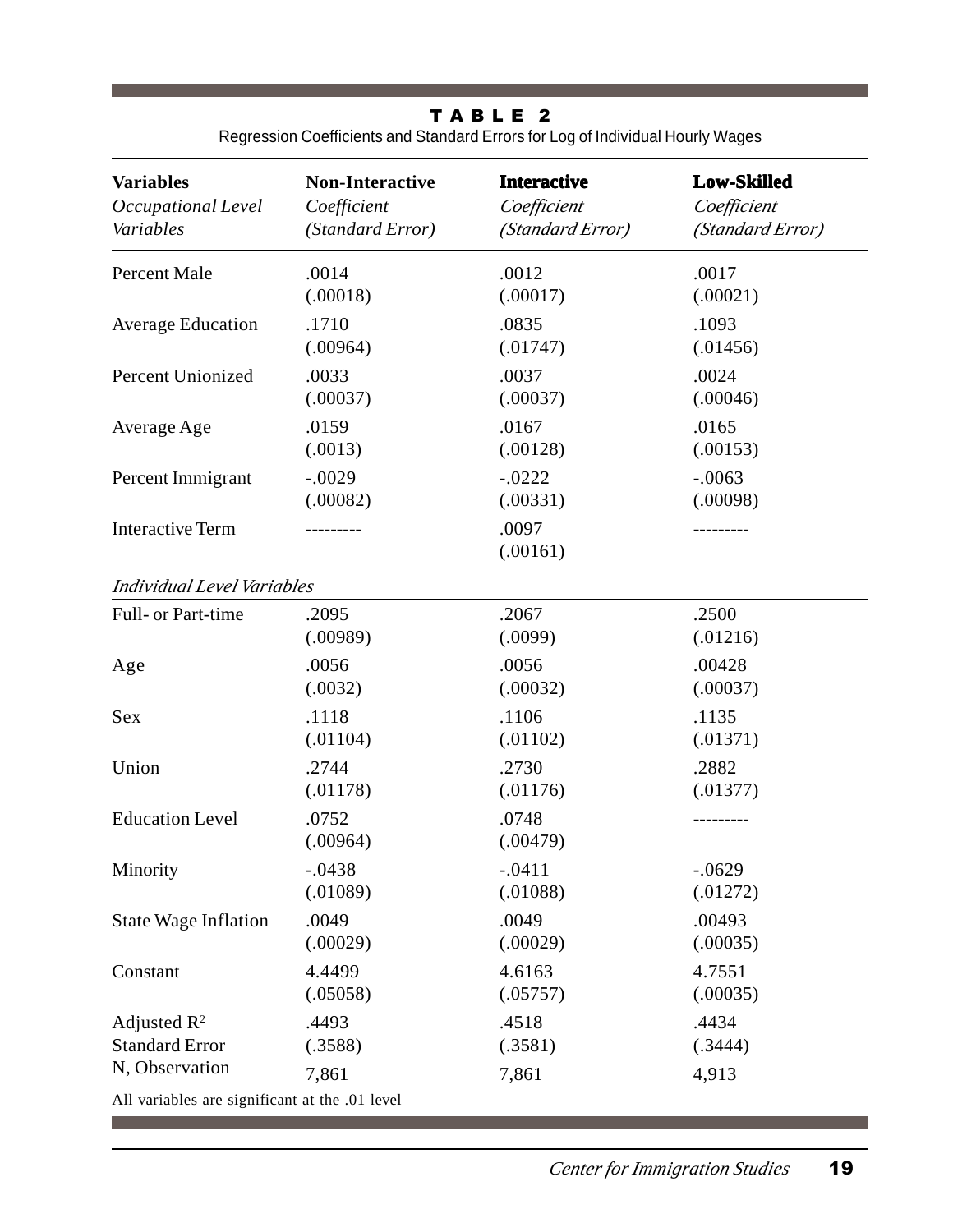Since these occupations are on average 15 percent immigrant, an estimate of the impact of immigration on the hourly wages of natives employed in low-skilled occupations is 6 percent or about half the level found in the weekly regression. The third regression in Table 2 reports figures for only low-skilled workers. The regression of low-skilled workers indicates that for each one percent increase in the immigrant composition of a low-skilled worker's occupation, hourly wages fell by -.63 percent. Since low-skilled natives are employed in occupations that are on average 10.6 percent immigrant, this translates into a reduction in hourly wages of 6.7 percent for this category of worker. This is very similar to the third regression found in Table 1.

 The results of the hourly regressions in Table 2 indicate that the effect of immigration on the hourly wages of low-skilled occupations and wages is somewhat less than its impact on weekly wages. The most likely explanation for the difference is that immigrants reduce both hours worked per week as well as hourly wages. Therefore, the effect of immigration on weekly wages is greater because it reflects both a reduction in hourly wage rates and hours worked per week. Although the reduction in wages is smaller when measured in hourly terms, the results of the hourly regression adds strong support to the findings of the weekly regressions in Table 1.

 When taken together, the findings in Tables 1 and 2 shed a good deal of light on how immigrants affect the wages of low-skilled workers and occupations. The primary negative effect of immigration is in low-skilled occupations.15 Because so many low-skilled workers are employed in low-skilled occupations, immigrants adversely affect the wages for low-skilled natives. The fact that in higher-skilled occupations immigrants do not depress wages and may increase them indicates that it is not enough simply to be lowskilled. It is a worker's occupation and not his skill level per se that makes him vulnerable to immigrant competition.

 The model itself is biased toward producing occupational-level effects because the immigrant variable is assigned by occupation. However, the six individual-level variables, along with the wage-inflation variable, create significant differences in the characteristics of individuals in the same occupation. Additionally, the results make intuitive sense. The likely avenue by which immigrants affect native-born wages is by occupation or by groups of occupations in which there is a good deal of movement back and forth.

 This study has focused primarily on the negative effect of immigration on low-skilled workers and occupations. There are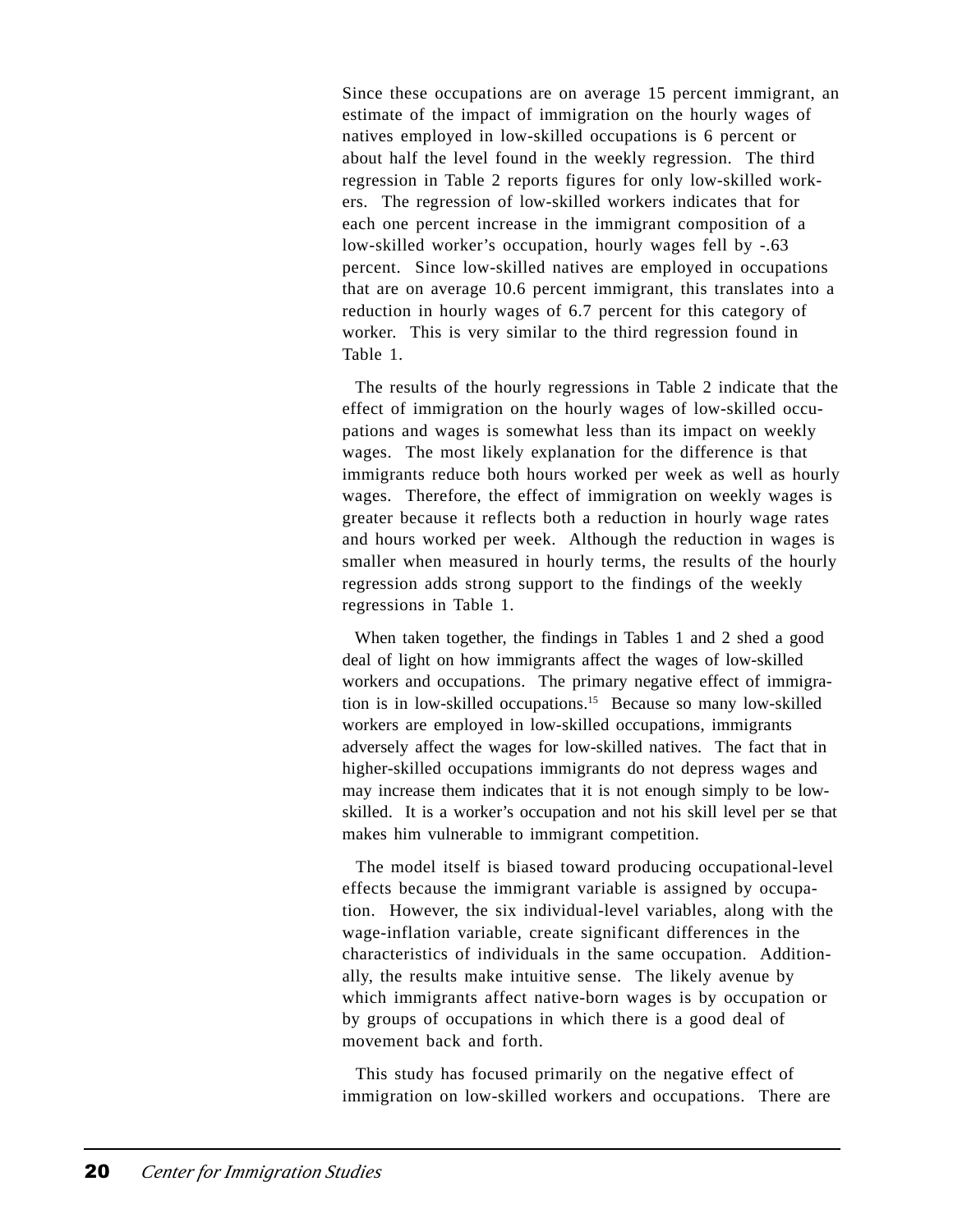a number of reasons for this emphasis. First, as has already been pointed out, it is low-skilled workers who have experienced the most difficulty in the labor market. Determining whether immigration lowers the wages of this group of workers is clearly a very important question for policymakers and social scientists. Second, only about 7 percent of the workers in the top one-third most-skilled occupations are immigrants. In contrast, about 15 percent of the workers in low-skilled occupations are immigrants. Therefore, it is in these low-skilled occupations that immigrants have the greatest impact.

 Third, there is reason to believe that the positive coefficients for the immigrant variable in higher-skilled occupations may not mean that immigrants cause higher wages in these occupations. This is because it is very likely that distinct labor market forces are at work at the opposite ends of the labor market. Lowskilled immigrants often come to the U.S. because they face bleak prospects in their home country. They are, in effect, pushed into the U.S. by conditions at home. In contrast, immigrants with high skill levels tend to be pulled to the U.S. by the possibility of better wages. In every country skilled persons enjoy a higher standard of living than do the unskilled. It would take a significant wage differential between the U.S. and their home country to lure immigrant professionals to this country. Therefore, since information about earnings differentials are not included in this study, we would expect to find the highest percentage of immigrant professionals in those occupations with the highest wages. The higher-paying the occupation in the United States the greater the probability that there will be a large wage differential between the U.S. and the rest of the world. The large number of immigrants in such high-skilled occupations as medicine and engineering partly attests to this phenomenon. These conditions would produce a situation in which immigrants are concentrated in the highest-paying occupations, but do not cause the higher wages.

 It is certainly possible that high-skilled immigrants increase wages for natives. Immigrant professionals may be in possession of skills and knowledge that their native-born counterparts lack. This specialized knowledge may then be transferred to natives in the same occupation. This would then make natives more productive and thus might increase their wages. However, at the bottom end of the labor market this is much less likely to be true. Immigrant agricultural workers or dishwashers are unlikely to possess specialized skills that their native-born counterparts lack. Thus, the primary effect low-skilled immigrants have on natives in the same occupation is competition. It is also important to realize that if immigrants do increase wages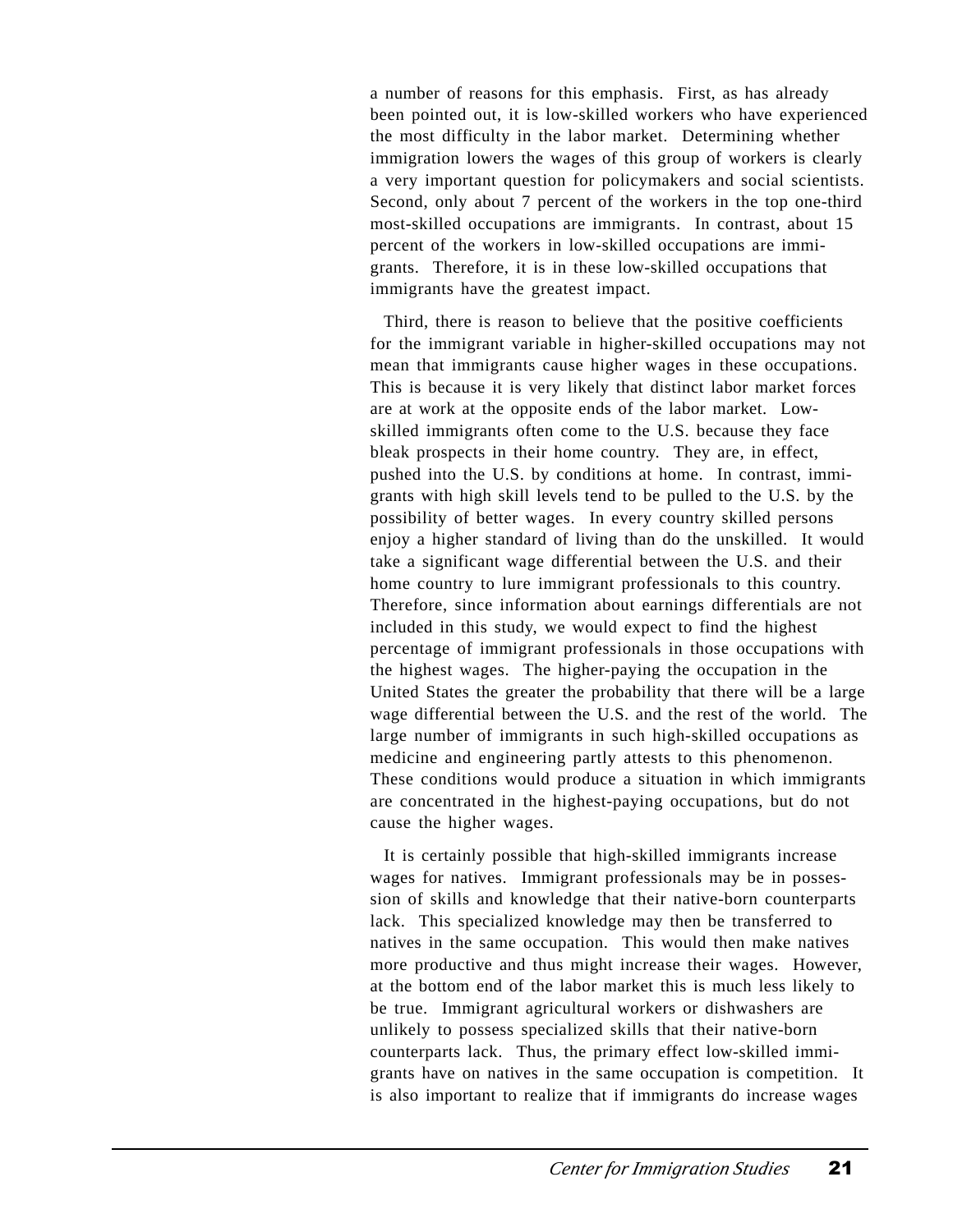for those at the top of the labor market, only about 25 percent of the work force is employed in occupations that would benefit significantly from immigration, and it is the 25 percent of the work force least in need of an increase in pay.

 The different signs for the percent-immigrant variable at the opposite ends of the labor market may also be due to different conditions prevailing at the opposite ends of the labor market in the United States. The decline in wages for less-skilled workers is powerful evidence that less-skilled labor is not in short supply. Additionally, the proportion of the work force employed in occupations that require few years of schooling has fallen in every decade in the postwar period. The opposite is true in higher-skilled occupations where there has been steady and continual growth in the number of jobs requiring skilled workers. This means that in higher-skilled occupations immigrant labor may be more easily absorbed into an ever-expanding pool of jobs, while in low-skilled occupations immigrants and natives are competing for an ever-dwindling supply of low-skill jobs.

 One potential problem with the approach utilized in this study is that comparisons are made for individuals across occupations. This means that if the variables in the analysis fail to tap those "occupational" level effects that have a downward effect on wages, then the possibility exists that the findings with regard to the immigrant variable in lower-skilled occupations are confounded by these untapped effects. In other words, immigrants may be concentrated in jobs that do not pay very well; however, their concentration in these occupations is not responsible for the lower wages. If this were the case, then it would appear as if the percentage of immigrants in a low-skilled occupation depresses wages (since this variable is simply the aggregate of immigrants in an occupation), but in fact they would not cause the lower wages. While this line of argument seems plausible, it is not consistent with the available information.

 If there is some omitted occupational-level variable that is confounding the results, then the percent-immigrant variable should be highly negatively correlated with weekly and hourly wages. However, the correlation for weekly wages and percent-immigrant found in Table A.1 is only -.22 and for hourly wages it is only -.20.16 This indicates that immigrants are spread throughout the work force and are not simply concentrated in low-wage jobs. Additionally, a ranking of the ten occupations with the lowest average weekly and hourly wage reveals that only three are among the ten highest in immigrant composition. Thus, it would not appear that immigrants are simply concentrated in the lowest-paying jobs. Previous research also indicates that both legal and illegal immigrants have wages similar to natives of the same skill level and ethnic origin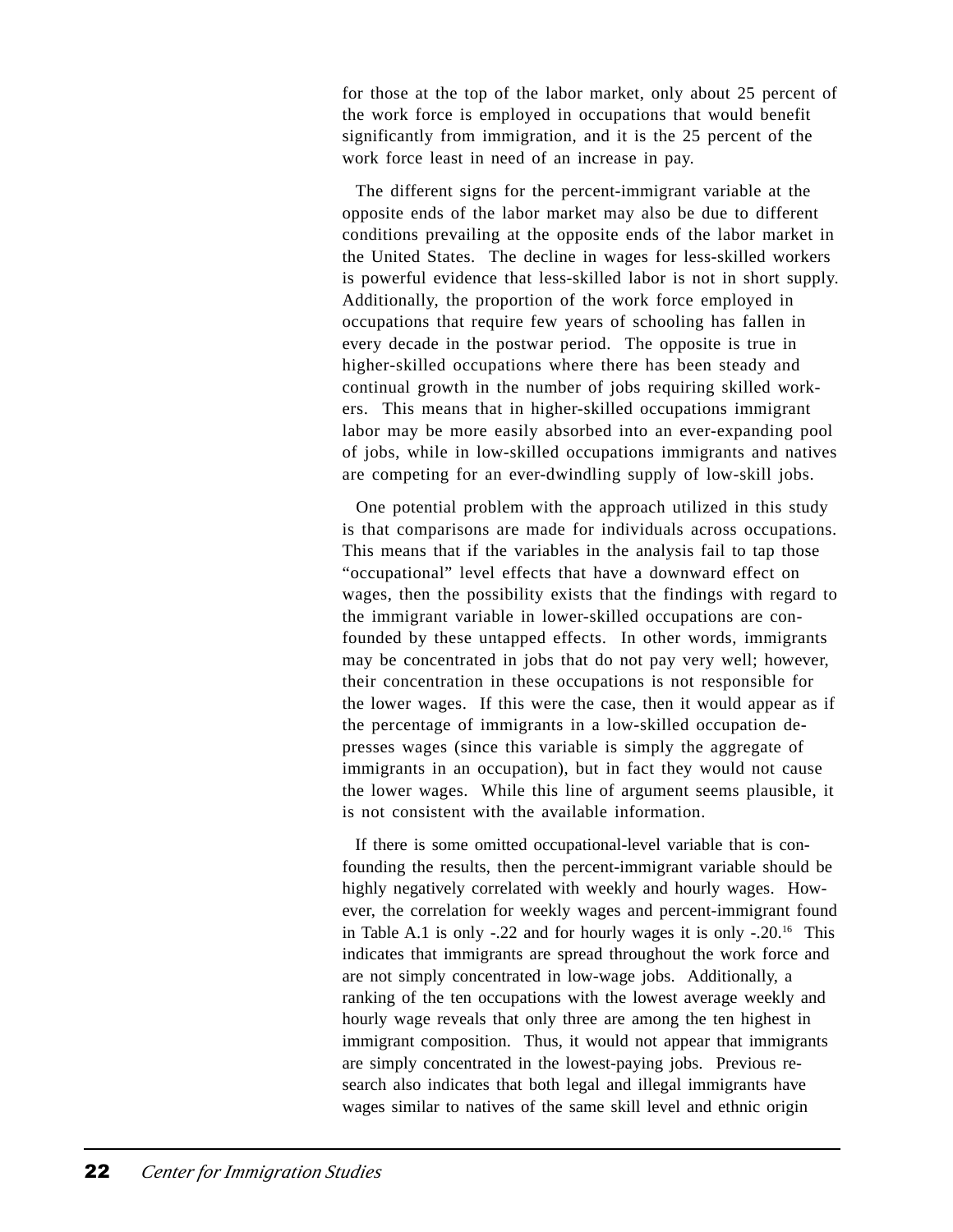T A B L E 3 Regression Coefficients and Standard Errors for Log of Average Occupational Weekly Wages

| <b>Independent Variables</b><br>Occupational Level Variables       | <b>Control Model</b><br>Coefficient<br>(Standard Error) | <b>Full Model</b><br>Coefficient<br>(Standard Error) |
|--------------------------------------------------------------------|---------------------------------------------------------|------------------------------------------------------|
| Percent Male                                                       | .0074<br>(.5705)                                        | .0072                                                |
| <b>Average Education</b>                                           | .4259<br>(.0250)                                        | (.5551)<br>.3914<br>(.0259)                          |
| Percent Unionized                                                  | .0046<br>(.0011)                                        | .0040<br>(.0011)                                     |
| Average Age                                                        | .0204<br>(.0045)                                        | .0212<br>(.0043)                                     |
| Percent Immigrant                                                  |                                                         | $-.0092$<br>(.0025)                                  |
| Adjusted $\mathbb{R}^2$<br><b>Standard Error</b><br>N, Observation | .7513<br>(.2310)<br>204                                 | .7665<br>(.2238)<br>204                              |
| All variables are significant at the .01 level                     |                                                         |                                                      |

only a few years after arriving (Gill and Long, 1989). Most importantly, a regression using the data from this study which includes foreign-born workers reveals statistically insignificant results for being immigrant.<sup>17</sup> This confirms the previous research that being foreign-born, by itself, is not a significant handicap in the labor market. Therefore, if being an immigrant does not consign one to working in low-paying jobs, it is difficult to imagine that the percent-immigrant variable is picking up the effects of some omitted variable that varies with the percent-immigrant variable and individual wages.

 In Table 3 the unit of analysis is the occupation, with the log of average weekly wages as the dependent variable.18 Table 3 indicates that most of the occupational-level effects are accounted for by the four occupation control variables. The first regression includes only the four occupational-level control variables. The large R squared and small standard error lends strong support to the argument that these occupational-level control variables capture the occupational-level effects other than the percentage of immigrants. The second regression in Table 4 includes the immigration variable, which is significant and adds more support to the findings in Table 4 by indicating that the results of the individual-level regressions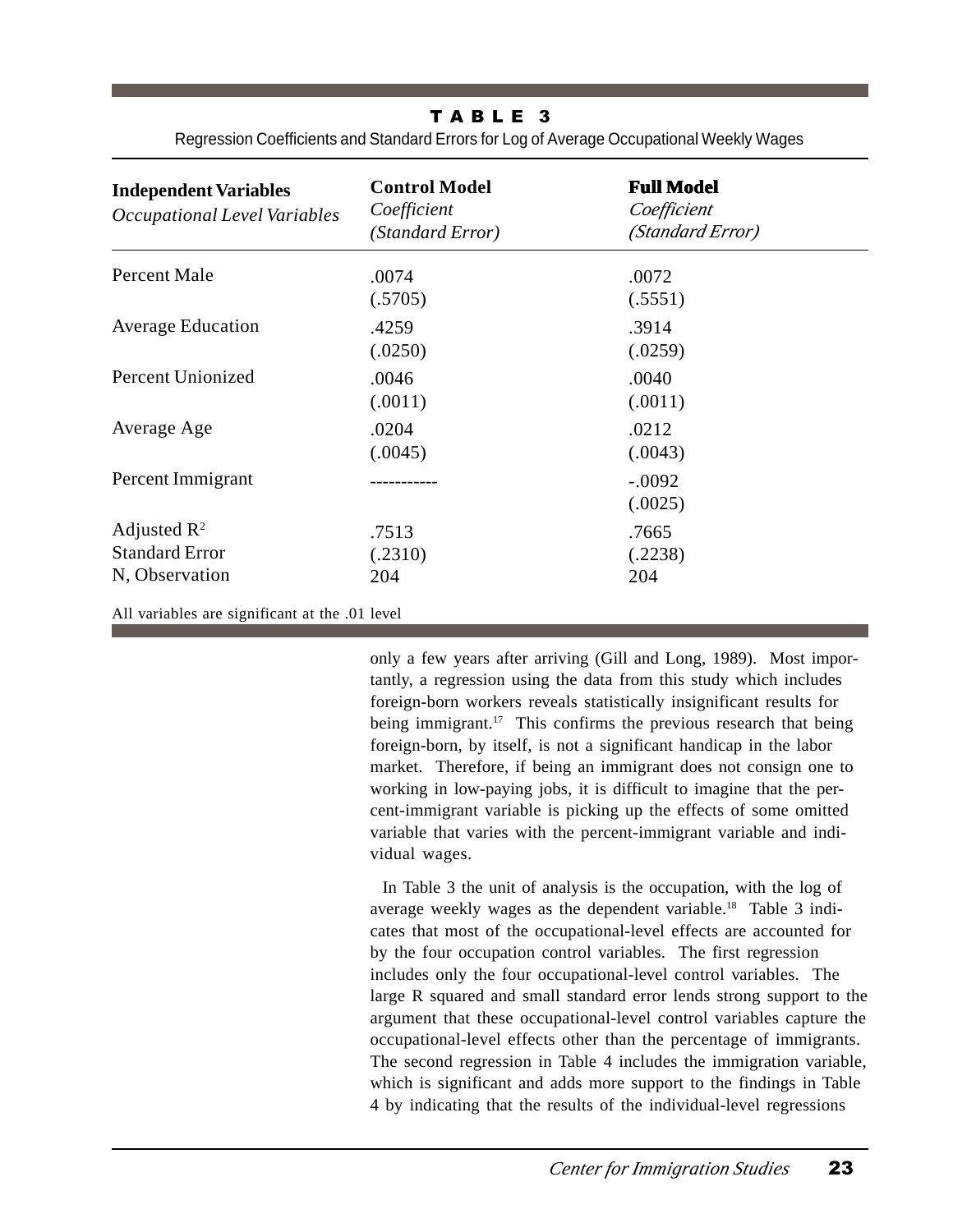are *not* simply caused by a few low-paying high-immigrant occupations, because each occupation in Table 4 is treated as a single case. Therefore, no one occupation could have undue influence on the outcome. Overall, Table 4 not only confirms the findings from the individual-level regressions, it also indicates that any occupationallevel effects untapped by the model are small.

 A second potential limitation of the national cross-occupation approach used here is that the effect of immigration is estimated by comparing the wages of natives employed in occupations with different percentages of immigrants. It is possible that immigrants employed outside of low-skilled occupations have also increased demand for low-skilled native labor. This could offset, at least in part, the wage reduction experienced by natives in low-skilled occupations from immigrant competition.19 However, since immigration has increased the supply of low-skilled workers much more than that of higher skilled workers, it is unlikely that they could have increased demand enough to completely offset the increase in the supply of labor in low-skilled occupation. Further, as a relative measure, the findings remain valid: The more immigrants in a lowskilled occupation, the lower the wages of natives in that occupation.

 So far little attention has been devoted to the demographic characteristics of those employed in the negatively affected occupations. The following section will examine the impact of immigration on native-born minorities.

| THE EFFECT OF                                             | There are three reasons to consider the particular effects of immi-    |
|-----------------------------------------------------------|------------------------------------------------------------------------|
| <b>IMMIGRATION ON</b>                                     | gration on minorities. First, there may be interactive effects be-     |
| <b>NATIVE-BORN</b>                                        | tween being a minority and in competition with immigrants. In          |
| <b>MINORITIES</b>                                         | other words, competition with immigrants may be different for          |
|                                                           | minorities than for non-minorities. In statistical terms, the percent- |
|                                                           | immigrant variable may have a different slope for minorities than      |
|                                                           | for the rest of the population. A steeper slope would indicate that    |
|                                                           | there is an added effect for being minority and in competition with    |
|                                                           | immigrants. The second reason for considering the particular effect    |
|                                                           | of immigration on native-born minority workers is that they tend to    |
|                                                           | make less on average than their white counterparts. This means         |
|                                                           | that even if the impact of immigration is the same for all groups,     |
|                                                           | any loss in wages will have a relatively greater impact on minori-     |
|                                                           | ties. Third, minorities may be disproportionately concentrated in      |
|                                                           | occupations that require few years of schooling. Thus, a larger        |
|                                                           | proportion may be adversely affected by immigration. Each of           |
|                                                           | these possibilities is explored below.                                 |
|                                                           |                                                                        |
| $\mathbf{r}$ , $\mathbf{r}$ , $\mathbf{r}$ , $\mathbf{r}$ |                                                                        |

 There is a good deal of anecdotal and some systematic evidence that immigrants are seen as more reliable and harder-working than *Interactive Effects*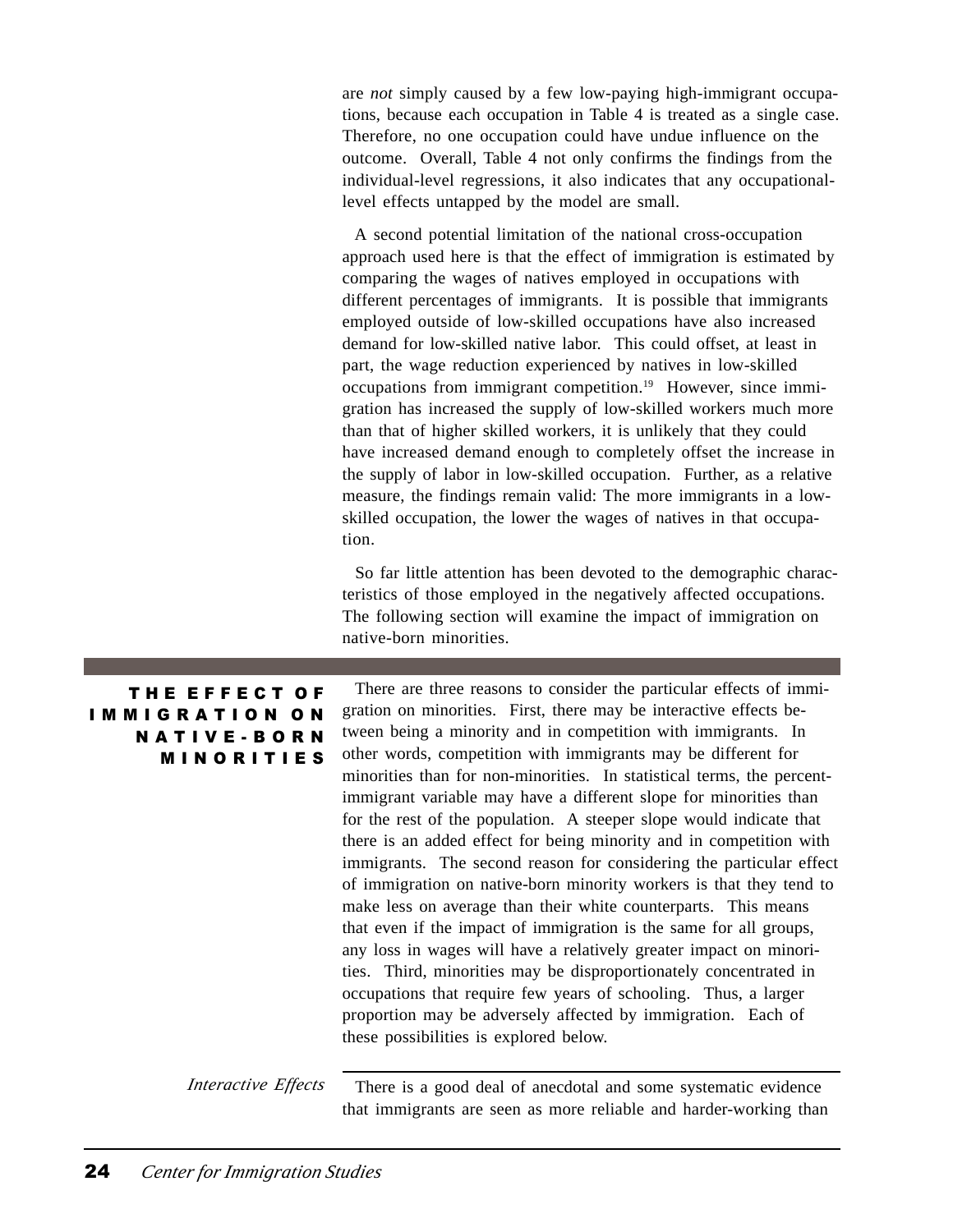native-born minorities at the same skill level. Public opinion studies have found that whites continue to see minorities as lazier and less intelligent than themselves. This is especially true of white attitudes toward blacks (Schuman, Steeh and Bobo 1985; Sniderman 1993). Leading sociologist Christopher Jencks argues that even illegal immigrants are often more employable than young low-skilled blacks because employers believe that immigrants have a better work ethic. Indeed, Jencks himself seems to think employers may be correct in their assessment of young blacks (cited in Mead, 1992, 108). According to Jencks, this belief, true or not, gives immigrants competing for low-skilled jobs an advantage over low-skilled blacks. From the employer's standpoint, immigrants are more desirable employees. $20$ 

 A recent study of the Harlem labor market by Newman and Lennon (1995) provides some systematic evidence that employers prefer immigrants to native-born blacks. Their study found that although immigrants were only 11 percent of the job candidates in the sample, they represented 26.4 percent of those hired. Moreover, 41 percent of the immigrants in the sample were able to find employment within one year, in contrast to only 14 percent of native-born blacks. The authors conclude that immigrants fare better in the low-wage labor market because employers see immigrants as more desirable employees than native-born African-Americans.

 If Jencks, Newman and Lennon are correct, then immigration should affect the wages of blacks in two ways. First, as has already been argued, immigrants increase the available pool of low-skilled labor, thereby driving down wages. This affects all native-born workers in low-skilled occupations equally. However, blacks, unlike whites, will also have to contend with the perception that they are less reliable workers than immigrants. This creates a situation in which there may be an added effect on blacks from being in competition with immigrants.

 For Hispanics the story is more complex. Before the 1960s, Mexican-American leaders argued that increased immigration, mostly Mexican, depressed wages and increased white resentment toward Hispanics. Today, however, Mexican-American leaders favor continued high levels of immigration and their concern about labor market competition has diminished. Skerry (1994, 304-308) argues that the reason for the change is that Mexican-American leaders now realize that increased Mexican migration to the United States means increased political power. While Hispanic leaders may have changed their position on immigration, the Hispanic population continues to see immigration as detrimental to their economic interests. The Latino National Political Survey found that 66 percent of Cuban Ameri-

*I n t e r a c t i v e E f f e c t s*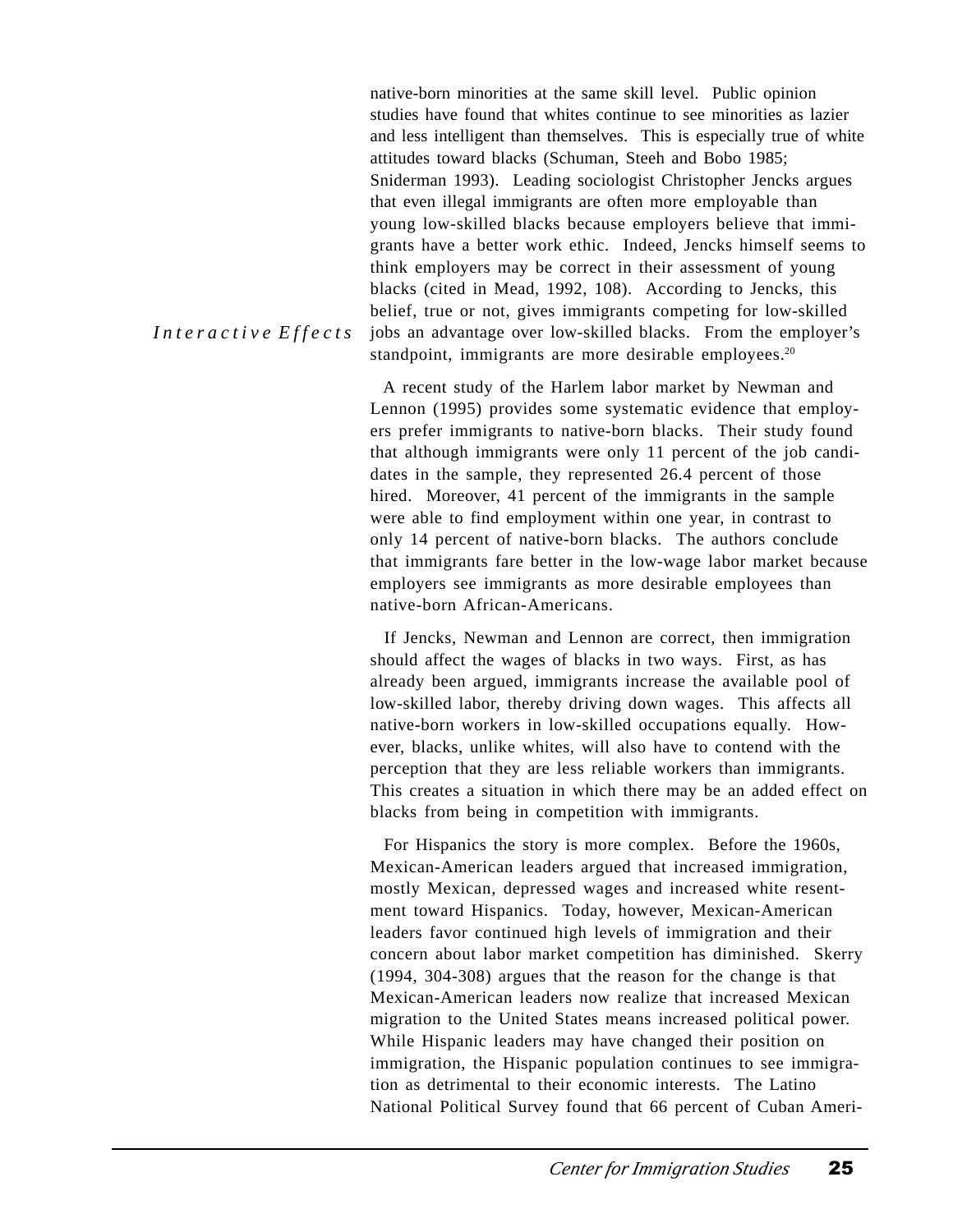# T A B L E 4

Regression Coefficients and Standard Errors for Log of Individual Weekly Wages with Interactive Between Percent Immigrant and Minority Status

| <b>Variables</b>                                   |                                                    |  |
|----------------------------------------------------|----------------------------------------------------|--|
| Occupational Level Variables                       | Coefficient<br>(Standard Error)                    |  |
| Percent Male                                       | $.003**$<br>(.00019)                               |  |
| <b>Average Education</b>                           | $.1597**$<br>(.00877)                              |  |
| <b>Percent Unionized</b>                           | $-.0022**$<br>(.00035)                             |  |
| Average Age                                        | $.0198**$<br>(.00144)                              |  |
| Percent Immigrant                                  | $-.0047**$<br>(.00102)                             |  |
| Interactive Term (Minority *<br>percent immigrant) | $-.0021$<br>(.00209)                               |  |
| Individual Level Variables                         |                                                    |  |
| <b>Full or Part-time</b>                           | .9322**<br>(.01204)                                |  |
| Age                                                | $.0065***$<br>(.00036)                             |  |
| Sex                                                | $.1703**$<br>(.01133)                              |  |
| Union                                              | $.2097**$<br>(.01352)                              |  |
| <b>Education Level</b>                             | $.1263**$<br>(.00495)                              |  |
| Minority                                           | $-.0197$<br>(.02480)                               |  |
| <b>State Wage Inflation</b>                        | $.00511**$<br>(.00031)                             |  |
| Constant                                           | $.00026**$<br>(.05581)                             |  |
| Adjusted $\mathbb{R}^2$                            | .5883                                              |  |
| <b>Standard Error</b><br>N, Observation            | (.5020)<br>12,967<br>$*$ p<.01<br>$~^{\circ}p<.05$ |  |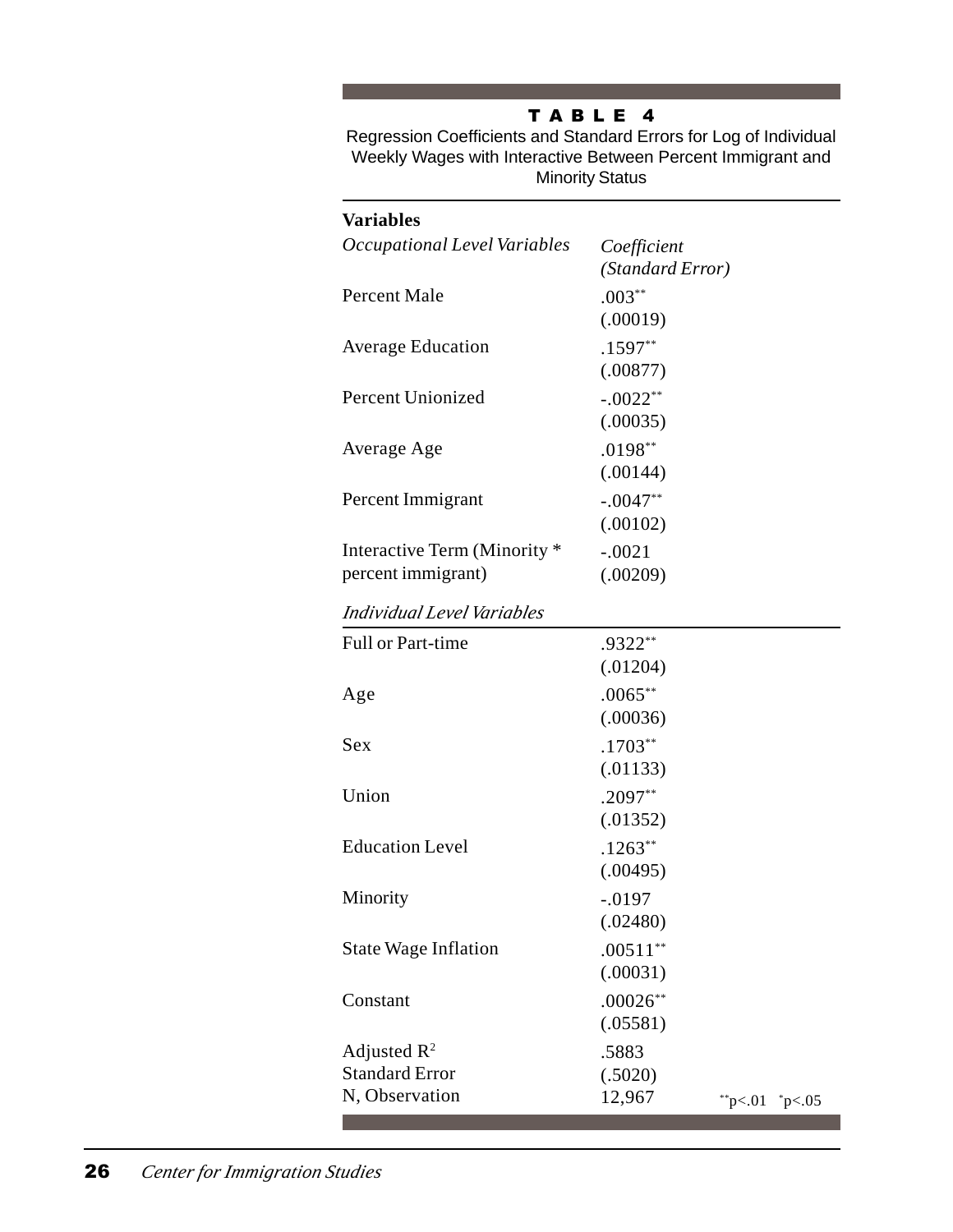cans and 75 percent of Mexican-Americans agreed or strongly agreed with the statement that there are too many immigrants in the United States. Coauthor of the survey F. Chris Garcia believes that this is the case. He states, "Latinos are the people who feel the greatest economic competition from immigrants" (Mydans, 1992).

 The fact that native-born Hispanics tend to live in high-immigrant areas also makes it very likely that they are in direct competition with immigrants. While native-born Hispanics may not suffer from the same negative perception as blacks, there is probably a good deal of labor market substitutability between low-skilled native-born Hispanics and low-skilled immigrant Hispanics. This high degree of substitutability means that native-born Hispanics are, to a greater extent than whites, in direct competition with immigrant Hispanics.

 By using certain statistical methods it is possible to examine the possibility that there are added effects from immigrant competition on native-born minorities. In the June 1991 Current Population Survey, 15 percent of native-born workers identified themselves as minority.<sup>21</sup> Table 4 reports the interactive effects of the minority variable and the percent-immigrant variable for native-born workers. The interactive term is created by multiplying the minority variable by the percentage of immigrants in each individual's occupation. The interactive term is negative, but not statistically significant. The regression in Table 4 indicates that there is no interaction between minority status and the concentration of immigrants in one's occupation. This means that the slopes for minorities and non-minorities are *not* significantly different. While the results of the interactive regression in Table 4 indicate that there is no added effect for being minority and in competition with immigrants, the findings do indicate that the effects of immigration on wages is the same for minorities and whites alike.

 An alternative method for evaluating the possibility that the slopes for minorities and non-minorities are different is to calculate two separate regressions, one for minorities and one for non-minorities. Once the two slopes are created, a test is performed to see if they are parallel. This method has the advantage of controlling for the possibility that the minority variable may interact with variables other than the percentimmigrant variable. Conducting two regressions and looking at the groups separately avoids this problem. Additionally, conducting two separate regressions avoids the problem of colinearity that exists between the percent-immigrant variable and the minority interaction term. The primary disadvantage of this approach is that the small sample size of the minority-only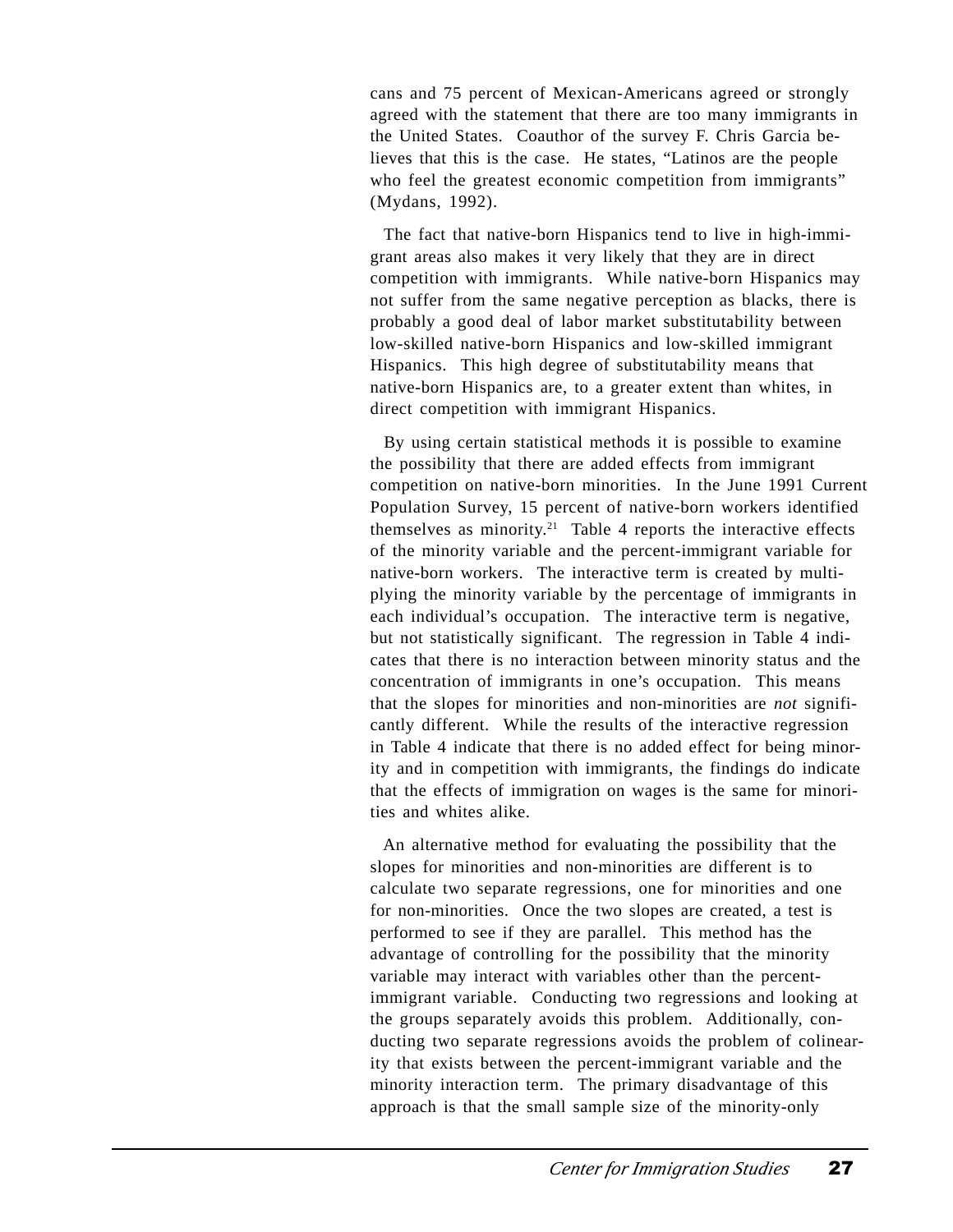regression makes it more difficult to attain statistical significance. Table A.5 in the Appendix reports the results of separate regressions for minorities and whites. In both regressions the percent-immigrant variable is statistically significant at the .01 level. The slope of -.0093 in the minority regression is more than twice as large as the -.0043 slope in the whites-only regression. While this appears to be a large difference, it is necessary to determine whether the difference is statistically significant.

 A t-score can be calculated to determine if the difference in the two slopes is statistically significant. By using the beta weight, sample size and residual mean squared from the two separate regressions, a test for parallelism can be conducted.<sup>22</sup> The t-score for the two slopes is 11.304 and thus does fall within the critical region. This means that the difference in the slopes for native-born minorities and whites is statistically significant, and the magnitude of the impact is about twice as great for minorities as it is for whites. Multiplying the -.93 percent reduction in wages from immigration found in the minorities-only regression by  $11.5^{23}$ reveals a 10.7 percent reduction in wages for native-born minorities. This is more than double the 4.1 percent reduction in weekly wages indicated by the whites-only regression.

 While the above findings support the conclusion that there is an added effect for being minority and in competition with immigrants, the results should be interpreted with caution. The lack of statistical significance in the interactive regression found in Table 4 indicates that the effect of immigrant competition is the same for both immigrants and natives. The reason for the difference between the separate regressions and the interactive regression may be due to the fact that the minority variable is interacting with variables other than the percent-immigrant variable in the full model. These interactions may mask the added effect of immigration on native-born minorities in the interactive model. It is also possible that the lack of statistical significance in the interactive regression is due to the high correlation between the immigrant variable and minority interactive term. If colinearity and multiple interactions are masking the added effect of immigration on minority wages, then the separate regression more accurately reflect the consequences of immigration for native-born minorities. If the separate regressions do offer the more accurate picture of the consequences of immigration for minorities, then this is a potentially very important find. Clearly, this is an area in need of further research.

 In addition to interactive effects, there are other reasons to believe that immigration may more adversely affect minorities than whites. We will now turn to those possibilities by examining the average wages of minorities and their distribution across occupations.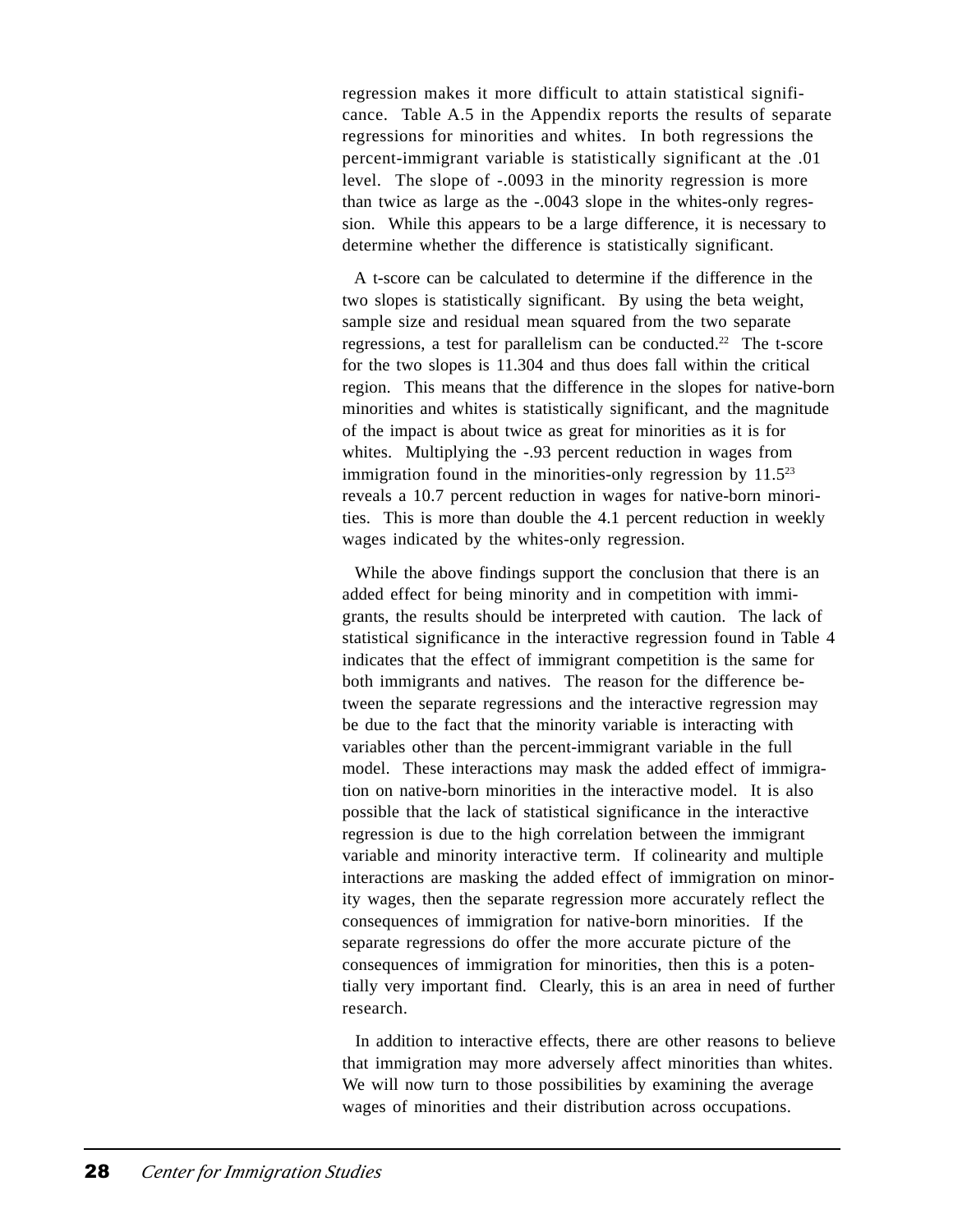*Average Wages of Native-born Minorities in the Negatively Affected Occupations*

 While there continues to be debate over why minorities earn less than whites, there is no doubt that differences do exist. The legacy of past discrimination, continuing discrimination, a culture of poverty, low-skill levels, changes in the economy and other factors have been suggested as explanations for the disparity in wages. There are cogent arguments for all these explanations. For the purposes of this study, it is enough to note that it is well-established that the average wages of native-born blacks and Hispanics are less than those of native-born whites.

As we have seen in Table 1, the negative effect of immigration on

|                                 | T-test For Independent Samples for Minorities and Whites for Weekly Wages | TABLE 5                             |                    |                                       |
|---------------------------------|---------------------------------------------------------------------------|-------------------------------------|--------------------|---------------------------------------|
|                                 | number of cases                                                           | mean                                | standard deviation | standard error of mean                |
| <b>MINORITY</b>                 | 609                                                                       | 272.90                              | 172.52             | 6.99                                  |
| <b>WHITE</b>                    | 2429                                                                      | 315.69                              | 210.22             | 4.27                                  |
| mean difference $= -42.79$      | Levine's test for equality of variances: $F = 38.90 P = .000$             |                                     |                    |                                       |
|                                 |                                                                           | <b>T-test For Equality of Means</b> |                    |                                       |
| Variance<br>EQUAL <sup>24</sup> | T-Value<br>$-4.65$                                                        | DF<br>3036                          | 2-Tail SIG<br>.000 | Standard error of difference<br>9.210 |

wages is primarily confined to workers in low-skilled occupations. In the June 1991 Current Population Survey native-born minorities employed in low-skilled occupations earned \$272 per week on average compared to \$315 per-week for whites. Table 5 reports a t-score for a comparison of mean weekly wages between nativeborn minorities and whites. The results in Table 5 indicate that this difference in average weekly wages for immigrants and natives is significant at the .01 level.

 The results are very similar if native-born blacks and Hispanics are treated separately. Table 6 reports the results of a one-way ANOVA test comparing the mean income of blacks to whites, Hispanics to whites and blacks to Hispanics in low-skilled occupations. The mean weekly wage for native-born blacks and Hispanics in low-skilled occupations are \$267 and \$272 respectively. The results in Table 6 indicate that the mean income of whites is larger than that of blacks and Hispanics, and the difference is significant at the .01 level.

 Though not surprising, the results in Tables 5 and 6 have important implications for this research. The wage suppression caused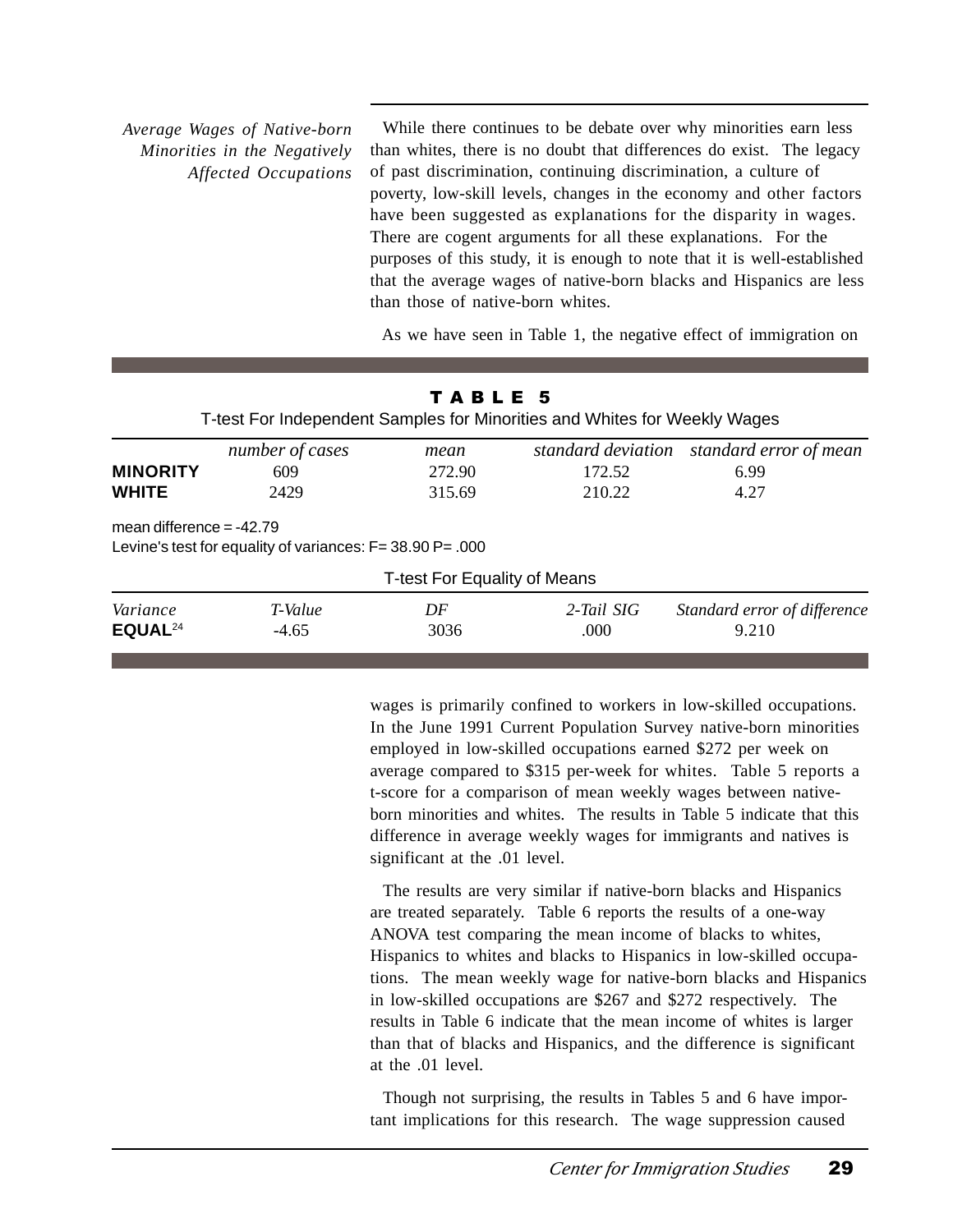|                            |          | TABLE 6<br>Pooled Variance Estimates for Native-born Workers |          |                       |               |
|----------------------------|----------|--------------------------------------------------------------|----------|-----------------------|---------------|
| Contrasts                  | Value    | Standard<br>error                                            | T-Value  | Degrees of<br>freedom | T Probability |
| <b>BLACKS TO WHITES</b>    | $-48.15$ | 11.06                                                        | $-4.352$ | 3034                  | .000.         |
| <b>HISPANICS TO WHITES</b> | $-42.99$ | 17.31                                                        | $-2.48$  | 3034                  | .013          |
| <b>BLACKS TO HISPANICS</b> | $-5.15$  | 19.70                                                        | $-.261$  | 3034                  | .794          |
|                            |          | Separate Variance Estimates                                  |          |                       |               |
| Contrasts                  | Value    | <i>Standard</i><br>error                                     | T-Value  | Degrees of<br>freedom | T Probability |
| <b>BLACKS TO WHITES</b>    | $-48.14$ | 8.95                                                         | $-5.39$  | 645.4                 | .000          |
| <b>HISPANICS TO WHITES</b> | $-42.99$ | 14.78                                                        | $-2.91$  | 172.5                 | .004          |
| <b>BLACKS TO HISPANICS</b> | $-5.15$  | 16.19                                                        | $-.318$  | 240.1                 | .751          |

by immigration in low-skilled occupations must represent a greater loss in wages for native-born blacks and Hispanics than it does for whites because minorities employed in the adversely effected occupations earn on average 16 percent less. As we have seen, the estimate derived from the second regression found in Table 1 indicates that immigration reduces the wages of workers in lowskilled occupation by about 12 percent. Since native-born minorities in these occupations earn 16 percent less (\$2,236 annually) than native-born whites, it is reasonable to assume that each dollar reduction in wages represents a greater loss to minorities. Thus, even if we assume that the slope for the immigrant variable is the same for both groups, the impact of immigration must be greater for minorities.

#### *Occupational Distribution of Native-Born Minorities*

 The fact that minorities in low-skilled occupations make less on average than whites is not the only reason that the impact of immigration falls more heavily on the nonwhite native-born population. In the June 1991 Current Population Survey, 21.5 percent of nativeborn whites reported being employed in the bottom-third lowestskilled occupations. In contrast, 33.6 percent of native-born minorities are employed in low-skilled occupations. This means that in the sample, minorities are 56 percent more likely to be in those occupations adversely affected by immigration. A z-score can be calculated to determine if the difference in the proportion of whites and minorities in low-skilled occupations is statistically significant. The z-score for the probability that the proportions are different in the population is  $-6.96<sup>25</sup>$  The z-score indicates that minorities are disproportionately concentrated in low-skilled occupations, and it is *not* the result of sampling variation. The occupational distribution of minorities is probably the result of their having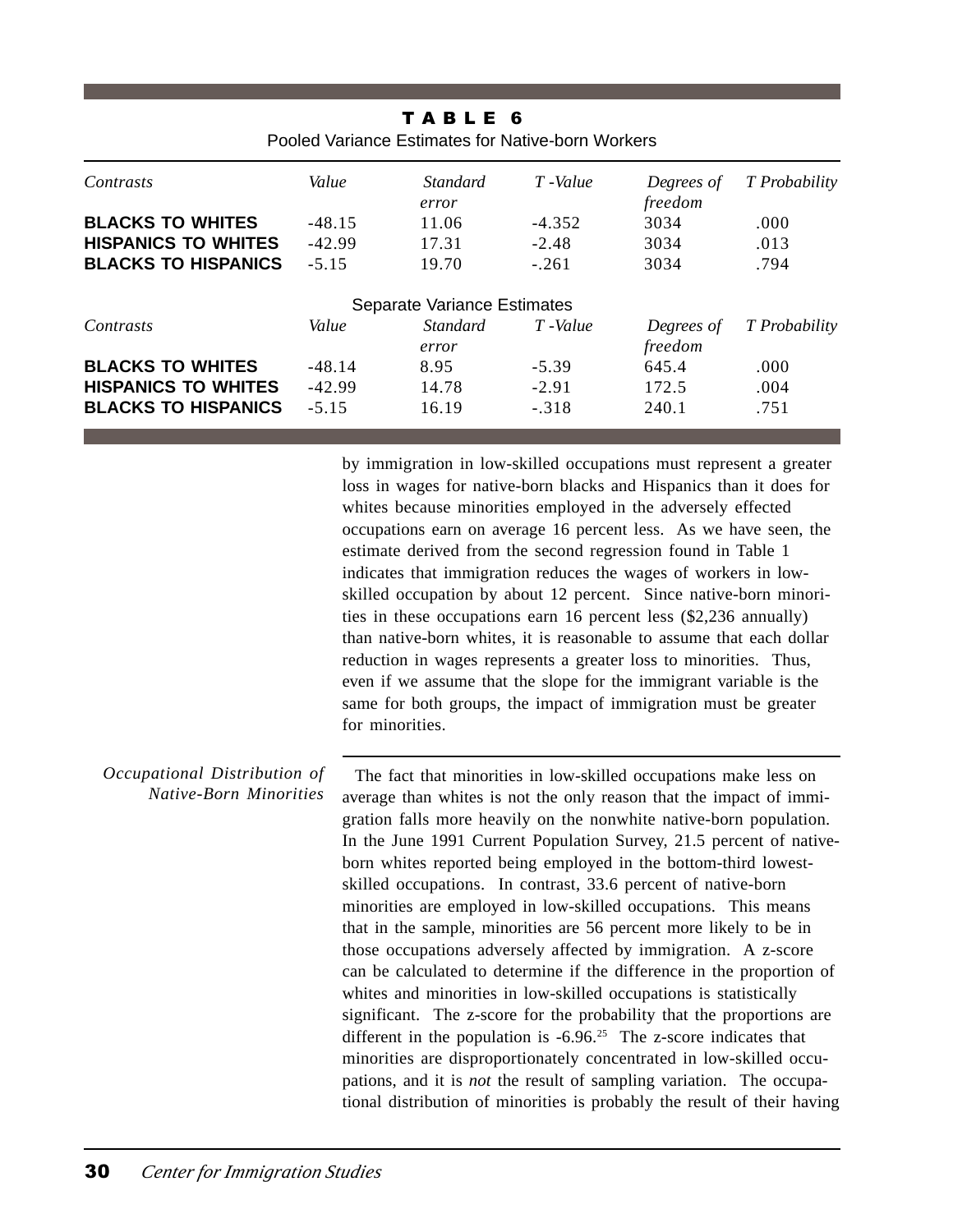fewer years of schooling on average than non-minorities. In the sample, 61 percent of native-born minorities were high-school dropouts or had only a high-school degree. The corresponding figure for whites is 49 percent. Therefore, it is not surprising that minorities tend to be concentrated in low-skilled occupations.

 Since a larger proportion of minorities are employed in low-skilled occupations, a larger proportion of the native-born minority population is adversely affected by immigration. Correspondingly, the smaller proportion of the native-born whites employed in low-skilled occupations allows a greater percentage of them to avoid the negative consequences of immigration. This same pattern exists when only native-born workers with a high school degree or less are examined. In the sample, 34.2 percent of lowskilled whites are in the bottom-third lowest-skilled occupations. In contrast, 46 percent of native-born low-skilled minorities are in low-skilled occupations. The corresponding z-score for the proportion of low-skilled native-born minorities and whites in low-skilled occupations is -23.52<sup>26</sup> This very large z-score indicates that low-skilled minorities are more heavily concentrated in low-skilled occupations than are whites at the same education level. Whatever the reason for the higher concentration of low-skilled minorities in low-skilled occupations, the higher proportion of minorities in these occupations exposes a greater percentage of them to the harmful effects of immigrant competition.

 If the minority variable is broken down into black, Hispanic and other, we find a very similar occupational distribution. In the sample, 36 percent of native-born blacks, 29.7 percent of native-born Hispanics and 29.5 percent of other minorities<sup>27</sup> are employed in low-skilled occupations. As indicated above, only 21.5 percent of whites in the sample reported being employed in the one-third lowest-skilled occupations. The corresponding z-score for the proportion of each minority group compared with whites is -46.30 for blacks, -17.61 for Hispanics and -12.85 for other minorities.28 Thus, a larger proportion of native-born blacks, Hispanics and other minorities find themselves negatively affected by immigration because both collectively and as separate groups they are concentrated in low-skilled occupations.

 While it is important to keep in mind the limitations of CPS data, the large sample size and the corresponding z-scores make it very likely that the occupational distribution of racial/ethnic groups means that some groups are more adversely effected by immigration than others. Of course, it is hardly a revelation to observe that a higher proportion of minorities compared to whites are employed in the lowest-skilled jobs. Nevertheless,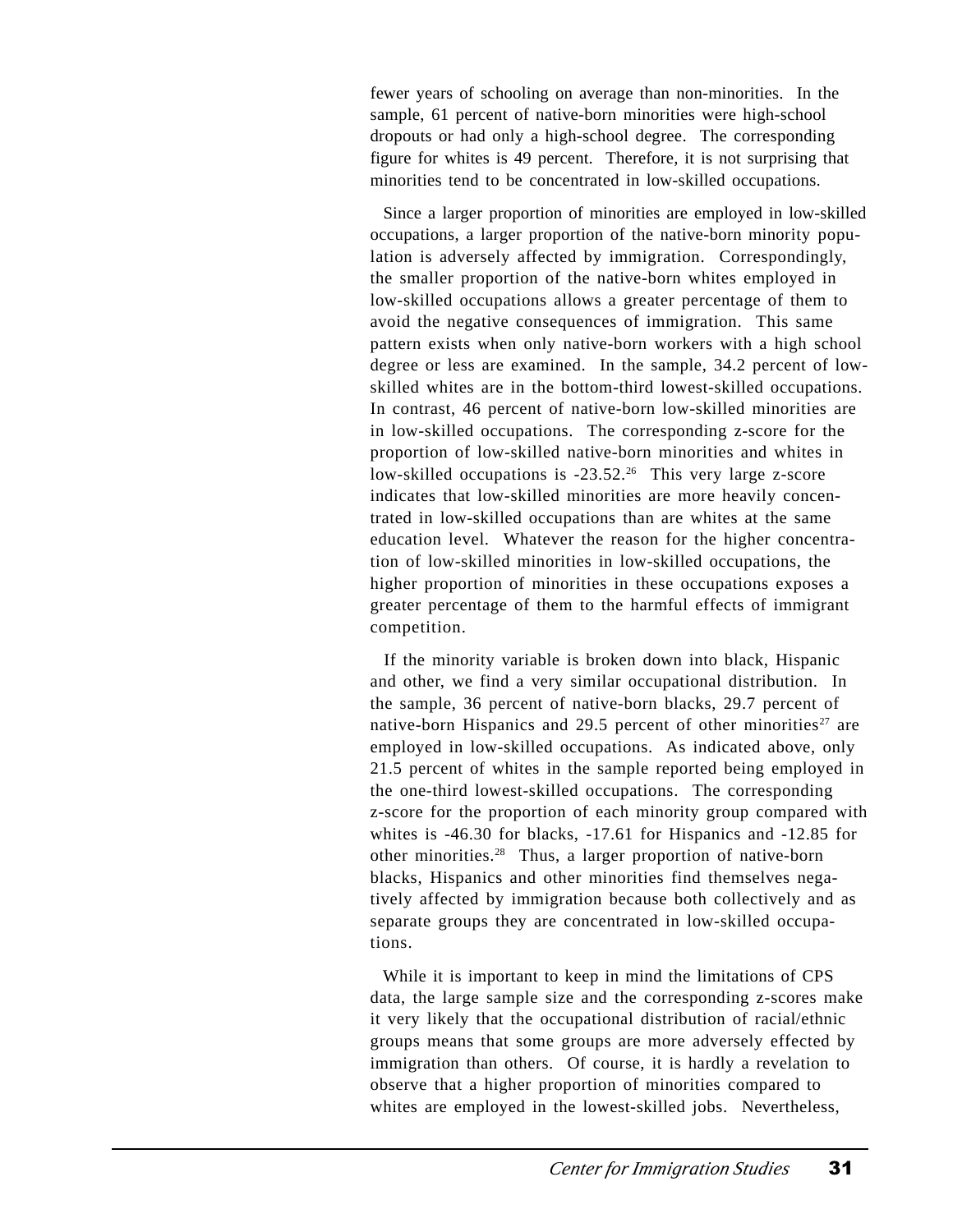whatever the reason for this distribution, the arrival of large numbers of immigrants who find employment at the bottom of the labor market must have a greater impact on America's native-born minorities than on native-born whites.

#### I M M I G R A N T S

The primary focus of this study has been on the consequences of immigration for the native-born population. However, the effect of immigration on the wages of immigrants themselves is also an important question. In 1991, immigrants made up approximately 10 percent of the work force. The economic progress of this large component of the U.S. population is clearly important to the future success of the United States.

 Some survey data suggest that immigrants are concerned about economic competition from other immigrants. The Latino National Political Survey found that 73 percent of noncitizen Cubans and 84 percent of noncitizen Mexicans residing in the United States agreed or strongly agreed with the statement that there are too many immigrants in the country. A USA Today/ CNN/Gallup poll conducted in July of 1995 found that continued high levels of immigration concern many immigrants already in the country. In the survey, 30 percent of all immigrants responded that the number of immigrants entering the country should be reduced. Additionally, 44 percent of immigrants indicated that the number of immigrants admitted should *not* be increased. Only 15 percent stated that immigration should be increased. Immigrants are well-aware of the high number of immigrants in some occupations. Therefore, it seems very likely that part of the motivation for the opinions expressed in the surveys is concern over economic competition.

 Testing for the effects of competition among immigrants is difficult with the CPS data utilized in this study. The creation of a variable that tests for the interactive effects of immigrant competition with immigrants, like the one created for minorities, is not possible because immigrants tend to be employed in occupations with a high concentration of immigrants. An interactive term that is the product of individual immigrant status and the percent-immigrant variable would be so highly correlated with the occupational immigrant variable that the problem of multi-colinearity would produce unreliable results. Furthermore, the number of immigrants in the sample is even smaller than the number of minorities. This makes it impossible to split the data between native-born and immigrant and perform a test for parallelism as was done with minorities and whites.

 While it is not possible to test for interactive effects, there is no reason to believe that immigrants in low-skilled occupations are somehow able to avoid competing with other immigrants. Immi-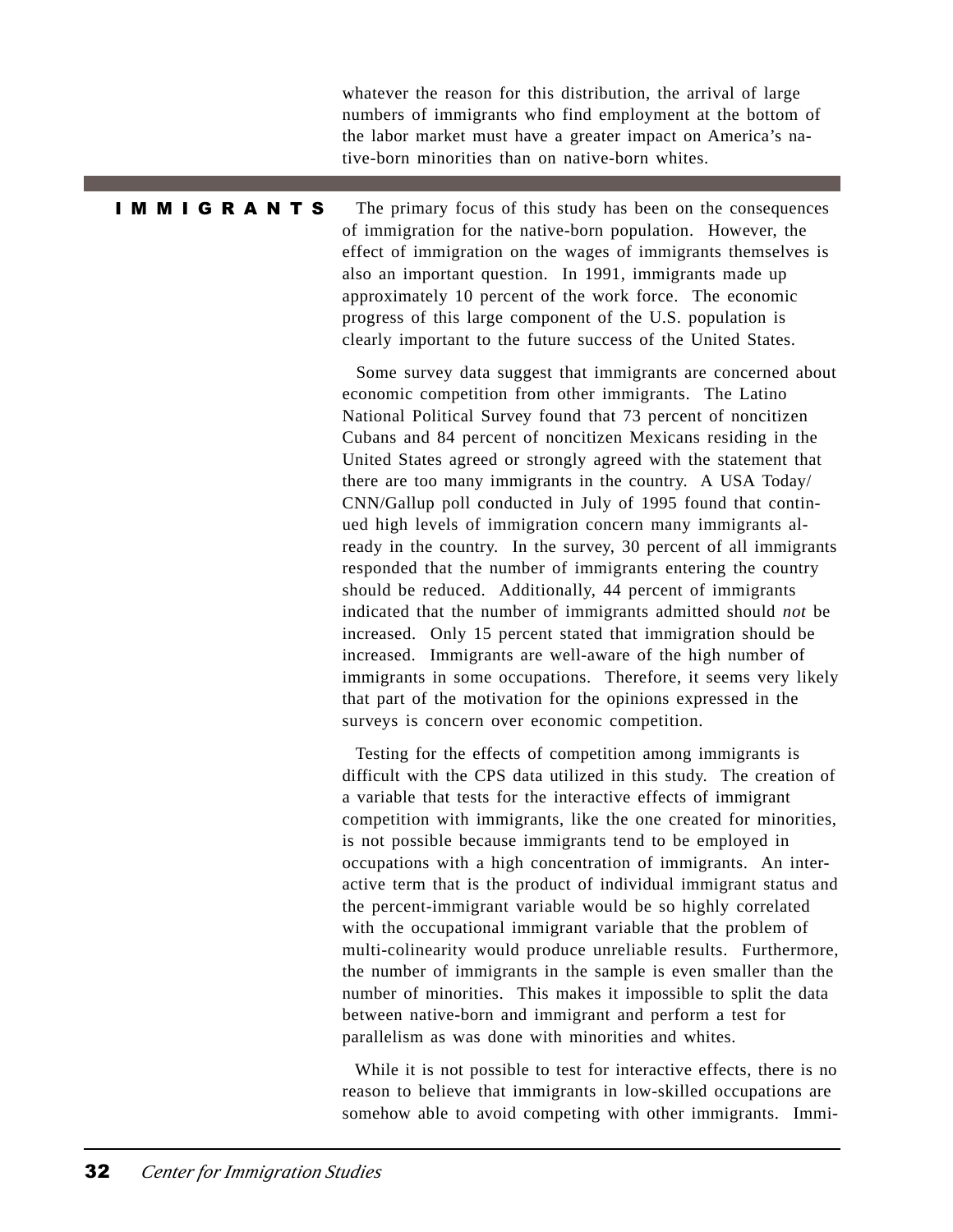grants working in the lowest-skilled occupations are not more skilled than native-born workers. In the sample, the average education level of immigrants in low-skilled occupations is less than that of native-born workers. If immigrants had more years of schooling on average than native-born workers, then this might help them avoid the negative effects of immigrant competition by giving them greater mobility in the labor market. However, their lack of education makes this unlikely.

 It is possible that immigrants can avoid occupations where immigrants are highly concentrated by using a network of family and friends that inform them of the best job opportunities available. However, the very high concentration of immigrants in low-skilled occupations indicates that even if these networks do a reasonably good job of informing immigrants of job opportunities, immigrants are still disproportionately employed in lowskilled occupations. Moreover, the average immigrant is in an occupation that is 12.7 percent immigrant, whereas the corresponding figure for native-born workers is 9.5 percent. Therefore, it does not appear that the foreign-born are able to avoid competing with their fellow immigrants. Finally, all the regressions on weekly and hourly wages done in this study indicate that all persons in low-skilled occupations are negatively affected by immigrant competition. Thus, it is reasonable to assume that the slope for immigrants is the same as the slope for native-born workers.

 As was the case with native-born minorities, any immigrantinduced reduction in wages will represent a greater loss to immigrants because they make less on average than native-born Americans. The mean weekly wage of immigrants employed in the affected occupations was \$279 in 1991— only 90 percent of the mean weekly wage for natives employed in the same occupations. The difference is statistically significant at the .05 level. Since the difference is not caused by their immigrant status, other factors must be responsible.<sup>29</sup> Immigrants in lowskilled occupations had on average fewer years of schooling than native-born workers and were 86 percent minority. It is very likely that these factors provide most of the explanation for the lower wages of immigrants. Whatever the reason, it seems clear that the consequences of immigrant competition have a greater impact on the material prosperity of immigrants than on higher-paid natives.

 The lower wage of immigrants is not the only reason immigrants may be more adversely affected by immigrant competition. Immigrants also tend to be concentrated in low-skilled occupations. This point was made earlier and bears repeating. In the sample, 37.4 percent of the immigrants in the work force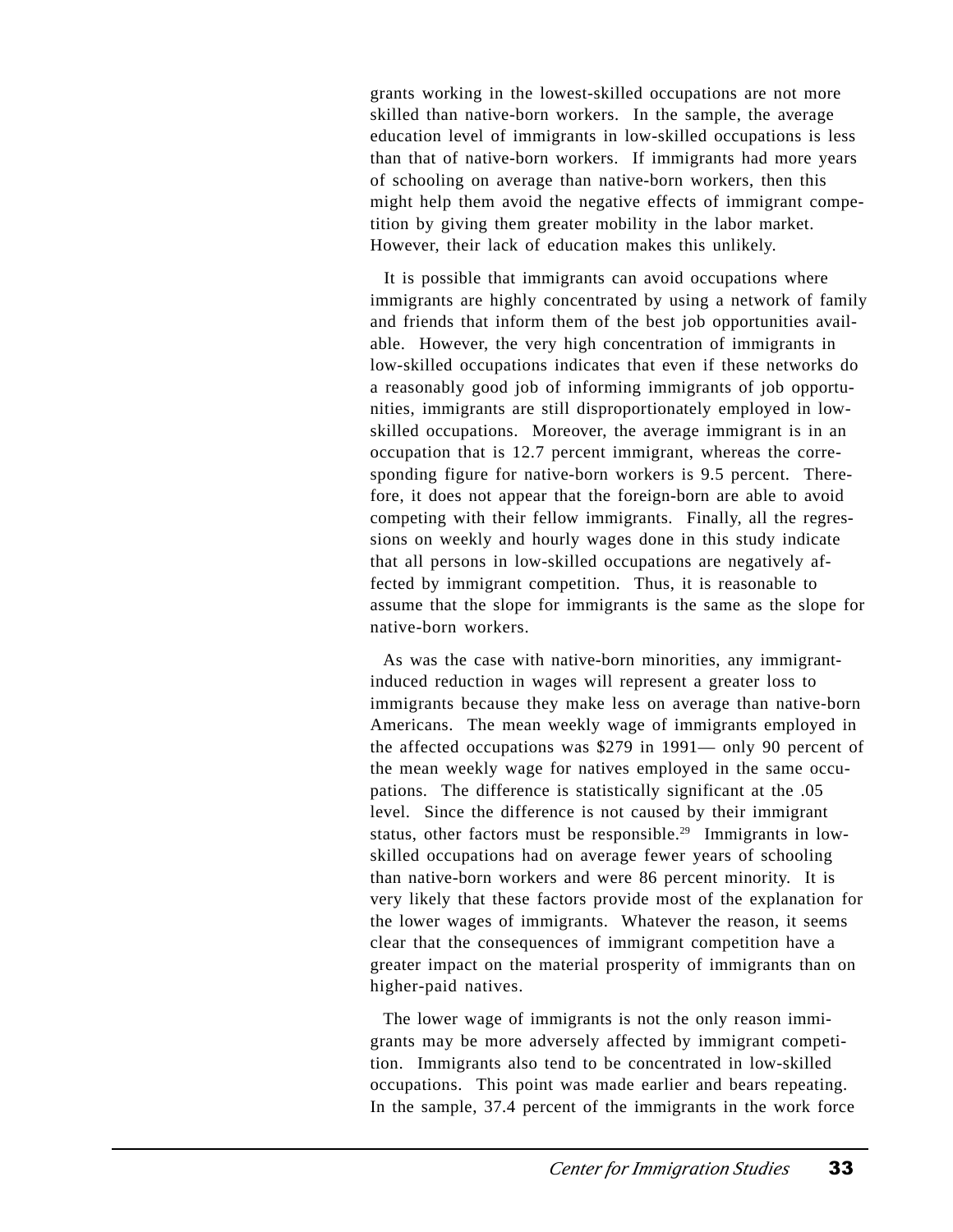were employed in low-skilled occupations, while for natives the corresponding figure is 23.2 percent. The difference between the two proportions is statistically significant at the  $.01$  level.<sup>30</sup> Thus, as was the case with native-born minorities, immigrants are more likely to be employed in occupations negatively affected by immigration. This may seem obvious, but it means that a much larger percentage of immigrants are affected by continued immigration than are natives.

 With immigrants now accounting for almost 10 percent of the U.S. population, their success will have an important impact on the future of the country. Therefore, there is good reason to be concerned about the effects of further immigration on the nearly 40 percent of the immigrant work force that is employed in lowskilled occupations.

The primary advantage of the approach utilized here is that it does not suffer from the problems associated with cross-city comparisons. Instead, this study has examined the consequences of immigration on the national level by comparing workers in occupations with differing levels of immigration. Also, there is no assumption that any immigrant increase in the supply of labor automatically reduces wages. The model can and does find both positive and negative effects from immigration. And, because the study does not seek to examine change over time, it is less likely to suffer from omitted variables that may have influenced the wage structure, such as technological change, over the last 25 years. C O N C L U S I O N

> This new research provides important evidence that immigration lowers wages for those at the bottom of the labor market. Because this study is cross-sectional, it does not directly answer the question of whether immigration contributed to the decline in wages for low-skilled workers over the last 25 years. However, the findings do strongly suggest that as the percentage of immigrants increased in low-skilled occupations, there was a corresponding decline in wages for natives in these occupations. This research also suggests that immigration should be properly understood as national issue and not simply a phenomenon affecting high-immigrant states.

> In regard to America's minority population the findings of this study are certainly cause for concern. The findings indicate that immigration may be contributing significantly to one of American's most troubling social problems — the plight of its minority population.

 Clearly such factors as technological change and globalization have also played a role in the deterioration in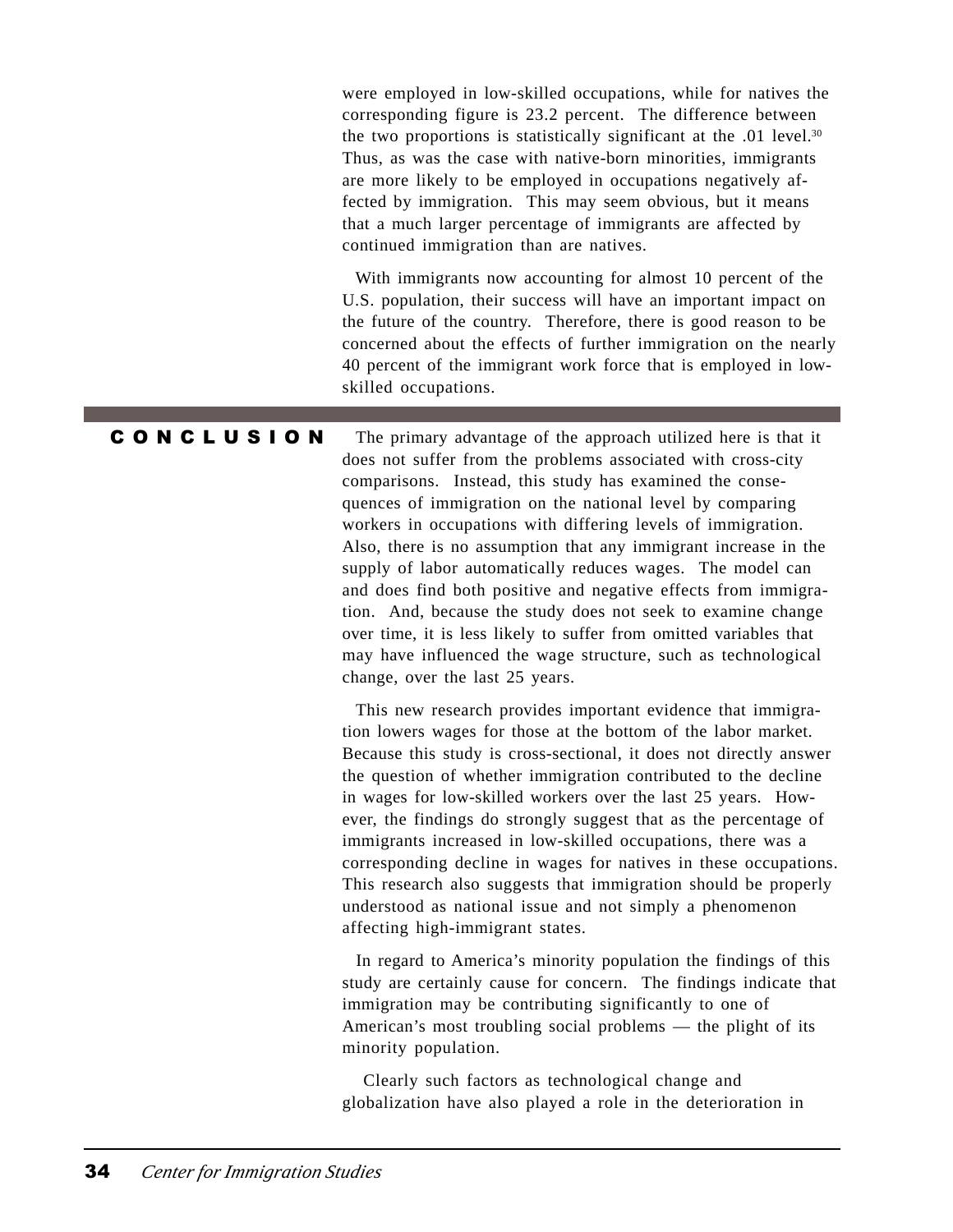wages for lower-skilled workers. In terms of public policy, it is precisely because other factors outside the control of policymakers have reduced the wages of low-skilled labor that necessitates the need for immigration control. For example, Congress cannot legislate a pause in the expansion of human knowledge or stop the Japanese from setting up factories in Malaysia. However, it can reduce the flow of low-skilled immigrants into the United States.

### P O L I C Y **RECOMMENDATIONS**

 The growing body of evidence that immigration reduces the labor market opportunities available to less-skilled workers, along with the findings of this new research, strongly suggests that we should consider changing immigration policy with the intent of increasing the skill level of newly arriving immigrants. The decline in wages for less-skilled workers indicates that this type of labor is certainly not in short supply. Therefore, it is difficult to justify continually flooding the low-skilled labor market with immigrants. Of course, knowing that workers in low-skilled occupations are harmed by immigration does not necessarily mean that we should change immigration policy. There are two sets of options that could be implemented to deal with the problems identified in this study.

 First, we could leave current immigration policy intact and adopt policies designed to deal with the wage suppression effects of immigration. Income support programs such as the Earned Income Tax Credit could be expanded in scope or in the amount they pay out to recipients. Since the research indicates that the negative effect of immigration on wages is confined to those at the bottom of the labor market, the most effective response would be one that increases the overall size of the credit, as opposed to increasing the number of persons covered by the program. Another possibility might be to raise the minimum wage. While this would create some disemployment effects, increasing the minimum wage would improve the wages of workers in the occupations negatively affected by immigration.31 Other policies might also be helpful such, as allowing more low-income workers to use non-cash assistance programs such as food stamps, public housing or Medicaid. Besides increasing income support and other non-cash assistance programs, helping natives avoid job competition with immigrants might also lessen the impact of immigration. Job retraining programs designed to increase the skill level of those in the adversely affected occupations might reduce the number of natives harmed by immigration. Efforts of this kind could be targeted specifically at workers with few years of schooling and those in occupations with the highest concentration of immigrants. One advantage to the options outlined above is that they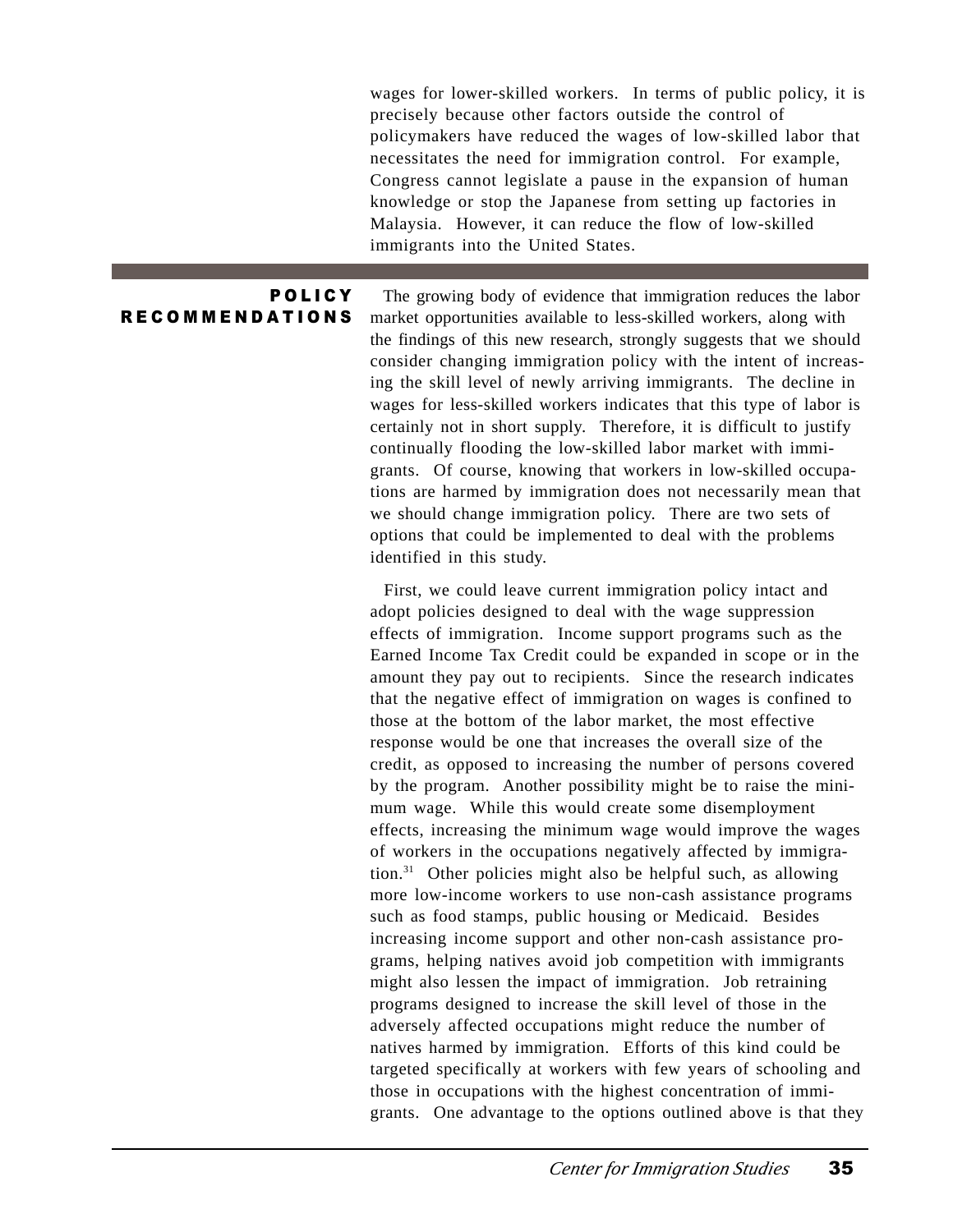deal with the negative effects of immigration on low-skilled workers without cutting immigration. As has already been pointed out, lower wages may lead to better returns on investment and lower prices for consumers.<sup>32</sup> If these gains are thought to outweigh the losses to the poor, we could attempt to redistribute some of the benefits to those harmed by immigration. Devoting more tax dollars to income support programs or job retraining and leaving current immigration policy intact would also avoid a lengthy national debate over immigration policy.

 Of course, implementing new programs to assist workers in low-skilled occupations would be costly and difficult. For example, even a modest increase of, say, 10 percent in the Earned Income Tax Credit would add roughly \$4 billion to the program. More importantly, the United States does not currently have, nor is it likely to have in the near future, a means of reallocating the potential benefits of immigration to those made poorer by it. It seems unlikely that the country will undertake any new large scale efforts to assist workers in the low-skilled sectors of the economy given the current skepticism of the public and policy makers concerning efforts to uplift the poor in general. Moreover, any attempt to develop such a system would undoubtedly lead to calls for significant cuts in low-skilled immigration. It is also worth noting that increased spending may only get the working poor back to where they would have been without immigration. Thus, if we are concerned about the impact of immigration on workers in low-skilled occupations, reducing the level of low-skilled immigration seems to be the most effective and politically feasible solution.

 Increasing the skill level of immigrants would require changes in both the selection criteria for legal immigrants and significantly stepped-up efforts to reduce illegal immigration. Let us consider changes to legal immigration first. In order to increase the skill level of legal immigrants, the selection criteria used for admission would have to be changed from one based primarily on family relationships to one based on skills. The Commission on Immigration Reform suggested limiting family immigration to the spouses, minor children and parents of citizens and the spouses and minor children of Lawful Permanent Residents. This would eliminate the preferences now in the law for the siblings of citizens and the adult children (over age 21) of citizens and Legal Permanent Residents. The preference for spouses and children of noncitizens should also probably be eliminated, since these provisions apply to family members acquired after the alien has received a green card, but before he has become a citizen.<sup>33</sup> Limiting family immigration to what are currently defined as Immediate Relatives would reduce this part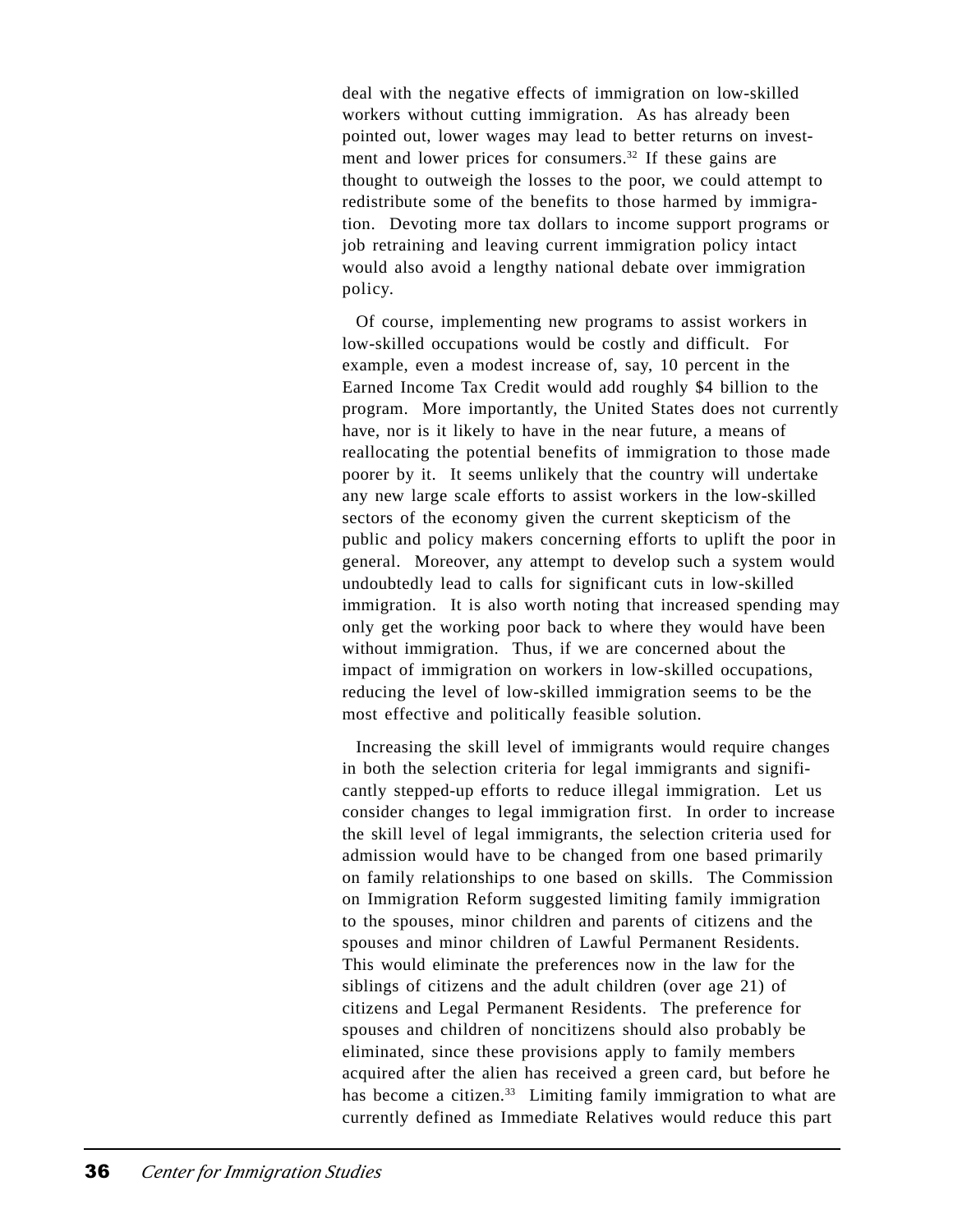of the flow to about 300,000 per year, based on the FY-96 level, and the number would likely fall to 200,000 or fewer in only a few years. Excluding parents of citizens would reduce family immigration by a further 20 percent.

 Humanitarian immigration should also undergo some changes. A greater effort should be made to limit asylum and refugee status to those who are genuinely in need of permanent resettlement because of persecution or a well-founded fear of persecution. The expansion of asylum grounds to groups not originally intended is likely to undermine public support for this small but needed category of admission. Abuse of the asylum law also encourages illegal immigration by allowing those who make it into the United States to claim asylum on specious grounds in an effort to forestall deportation. As for refugees, the system must continue to remain flexible and in some years it may need to expand beyond the 50,000 originally intended by the Refugee Act of 1980. However, limiting resettlement to 50,000 in ordinary circumstances would also contribute to a reduction in lowskilled immigration.

 For employment-based immigration, the most important change would be to drop the 10,000 visas for unskilled workers. As has already been made clear, it is very difficult to justify unskilled immigration. Moreover, this category also encourages illegal immigration because it offers the hope to unskilled illegal aliens that they will find an employer who will eventually petition to bring them in legally. While the number of illegal aliens that actually are able to take advantage of this provision is small, it does offer the hope of legal status to many illegals.

 The Jordan Commission has also suggested eliminating the Diversity Lottery. This too seems like a good idea. While diversity immigration only represent about 6 percent of the legal immigrant flow, it makes little sense to admit immigrants based on luck. This visa lottery also stimulates further family immigration because the winner can eventually petition for brothers and sisters, adult childern and parents. Restricting family immigration to the spouses, minor children, and parents of citizens, rationalizing humanitarian admissions, ending unskilled employment-based immigration, and eliminating the diversity lottery would cut the flow of legal low-skilled immigration significantly.

 Cutting illegal immigration would also be a necessary prerequisite to reducing low-skilled immigration.<sup>34</sup> Illegal immigration is undoubtedly the lowest-skilled flow of immigrants, with an estimated 80 to 90 percent having no more than a high school degree. Among those who study the issue, there is broad agreement that cutting illegal immigrants off from jobs offers the best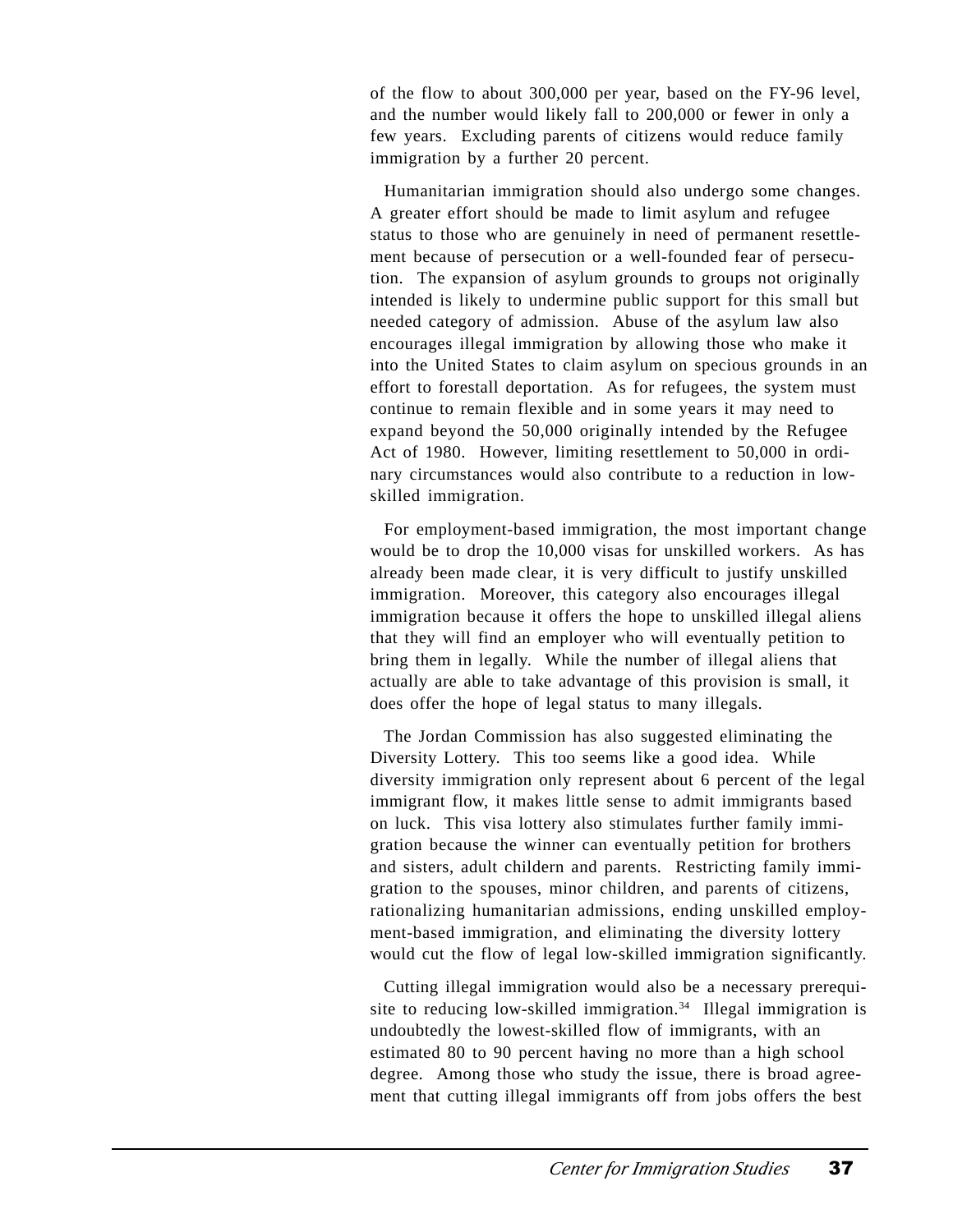hope for reducing illegal immigration.

 Since 1986 it has been unlawful to employ illegal aliens. However, to date efforts to cut off the jobs magnet have been limited and ineffective. There are at least four steps that need to be taken. First, a national computerized system that allows employers to verify that persons are legally entitled to work in the United States needs to be implemented. Second, the INS must expand worksite enforcement efforts, which is only possible if Congress significantly increases funding for such efforts. Third, the system for tracking vistors from abroad must be improved, since visa overstayers account for 40 percent of illegal immigration.

 Finally, more could also be done at the border, which accounts for 60 percent of illegal immigration. Despite increases in funding over the last few years, efforts along the border remain inadequate. A real effort to control the border with Mexico would require perhaps 20,000 agents and the development of a system of formidable fences and other barriers along those parts of the border that are used extensively for illegal crossings.

 The cuts in legal immigration proposed earlier would also help reduce illegal immigration, because the current system of legal immigration creates a strong incentive to come illegally. There are approximately 4 million people qualified for immigration to the United States but who are waiting their turn to receive the limited number of visas available each year in the various family categories. Such a system encourages those who have been selected, but have to wait, to simply come to the United States and settle illegally in anticipation of the day they are granted visas. Eliminating the sibling and adult children categories would alleviate this situation by doing away with the huge waiting lists.

 In addition to reducing the incentive to come before a green card is issued, cuts in legal immigration would also be very helpful in controlling illegal immigration because communities of recent immigrants serve as magnets for illegal immigration, providing housing, jobs and entree to America for illegals from the same country. It is no coincidence that the top immigrant sending countries are also the top countries in sending illegal immigrants to the United States.

 The changes in legal and illegal immigration policy outlined above would restore immigration levels to more traditional levels of about 300,000 to 400,000 annually in a few years. Even with these changes, the United States would remain a country of immigration, accepting more immigrants than any other nation.